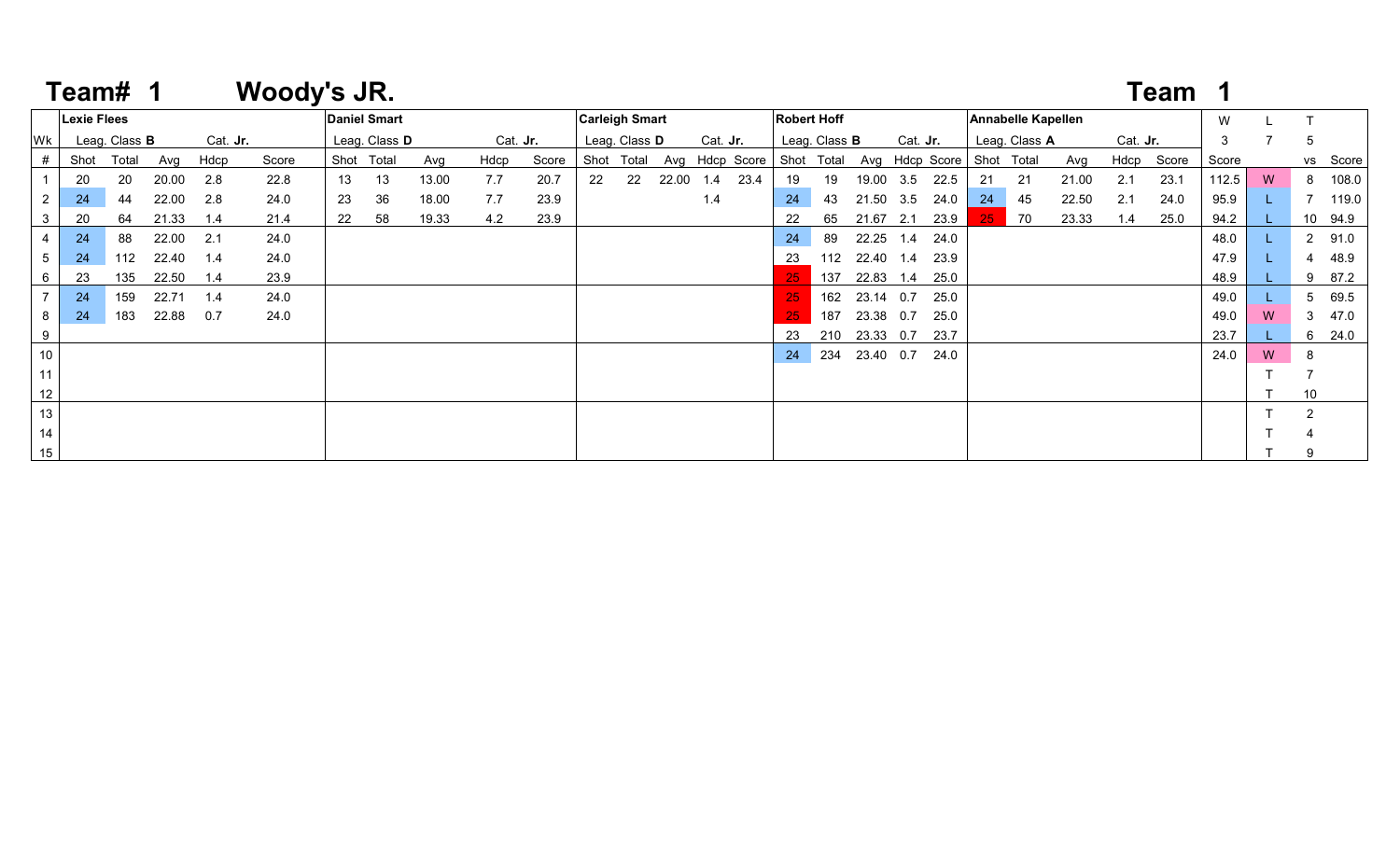|             | Team# 2 |                         |       |           | <b>Engman Const.</b> |    |                       |       |      |           |    |               |                    |     |                           |               |    |           |     |                |            |                         |       |           | Team 2 |       |   |    |          |
|-------------|---------|-------------------------|-------|-----------|----------------------|----|-----------------------|-------|------|-----------|----|---------------|--------------------|-----|---------------------------|---------------|----|-----------|-----|----------------|------------|-------------------------|-------|-----------|--------|-------|---|----|----------|
|             |         | <b>Ryan Birkenmeier</b> |       |           |                      |    | <b>Andrew Schmidt</b> |       |      |           |    |               | Kyle Wojicechowski |     |                           | Tim Engman    |    |           |     |                |            | <b>Nate Birkenmeier</b> |       |           |        | W     |   |    |          |
| Wk          |         | Leag. Class B           |       | Cat. Mens |                      |    | Leag. Class <b>B</b>  |       |      | Cat. Mens |    | Leag. Class A |                    |     | Cat. Mens                 | Leag. Class A |    |           |     | Cat. Mens      |            | Leag. Class <b>B</b>    |       | Cat. Mens |        | 4     | 5 | -6 |          |
| #           | Shot    | Total                   | Avg   | Hdcp      | Score                |    | Shot Total            | Avg   | Hdcp | Score     |    | Shot Total    |                    |     | Avg Hdcp Score Shot Total |               |    |           |     | Avg Hdcp Score | Shot Total |                         | Avg   | Hdcp      | Score  | Score |   |    | vs Score |
|             | 24      | 24                      | 24.00 |           | 24.0                 | 23 | 23                    | 23.00 | 0.7  | 23.7      | 24 | 24            | 24.00              |     | 24.0                      | 23            | 23 | 23.00 0.7 |     | 23.7           | 23         | 23                      | 23.00 | 0.7       | 23.7   | 119.1 | W |    | 10 115.2 |
|             | 22      | 46                      | 23.00 |           | 22.0                 | 20 | 43                    | 21.50 | 0.7  | 20.7      | 22 | 46            | 23.00              |     | 22.0                      | 23            | 46 | 23.00 0.7 |     | 23.7           | 24         | 47                      | 23.50 | 0.7       | 24.0   | 112.4 | W |    | 9 104.9  |
|             | 19      | 65                      | 21.67 | 0.7       | 19.7                 | 22 | 65                    | 21.67 | 2.1  | 23.9      | 22 | 68            | 22.67              | 0.7 | 22.7                      | 25.           | 71 | 23.67     | 0.7 | 25.0           | 22         | 69                      | 23.00 | 0.7       | 22.7   | 114.0 | W | -4 | 108.6    |
|             | 22      | 87                      | 21.75 | 1.4       | 23.4                 | 23 | 88                    | 22.00 | 1.4  | 23.9      |    |               |                    |     |                           | 21            | 92 | 23.00     |     | 21.0           | 22         | 91                      | 22.75 | 0.7       | 22.7   | 91.0  | W |    | 48.0     |
|             |         |                         |       |           |                      |    |                       |       |      |           |    |               |                    |     |                           |               |    |           |     |                |            |                         |       |           |        |       |   | 5  | 92.5     |
| 3<br>5<br>6 |         |                         |       |           |                      |    |                       |       |      |           |    |               |                    |     |                           |               |    |           |     |                |            |                         |       |           |        |       |   | 3  | 90.5     |
|             |         |                         |       |           |                      |    |                       |       |      |           |    |               |                    |     |                           |               |    |           |     |                |            |                         |       |           |        |       |   |    | 6 47.0   |
| 8           |         |                         |       |           |                      |    |                       |       |      |           |    |               |                    |     |                           |               |    |           |     |                |            |                         |       |           |        |       |   | 8  |          |
| 9           |         |                         |       |           |                      |    |                       |       |      |           |    |               |                    |     |                           |               |    |           |     |                |            |                         |       |           |        |       |   |    | 24.0     |
| 10          |         |                         |       |           |                      |    |                       |       |      |           |    |               |                    |     |                           |               |    |           |     |                |            |                         |       |           |        |       |   | 10 |          |
| 11          |         |                         |       |           |                      |    |                       |       |      |           |    |               |                    |     |                           |               |    |           |     |                |            |                         |       |           |        |       |   |    |          |
| 12          |         |                         |       |           |                      |    |                       |       |      |           |    |               |                    |     |                           |               |    |           |     |                |            |                         |       |           |        |       |   |    |          |
| 13          |         |                         |       |           |                      |    |                       |       |      |           |    |               |                    |     |                           |               |    |           |     |                |            |                         |       |           |        |       |   |    |          |
| 14          |         |                         |       |           |                      |    |                       |       |      |           |    |               |                    |     |                           |               |    |           |     |                |            |                         |       |           |        |       |   | 5  | 21.1     |
| 15          |         |                         |       |           |                      |    |                       |       |      |           |    |               |                    |     |                           |               |    |           |     |                |            |                         |       |           |        |       |   | 3  |          |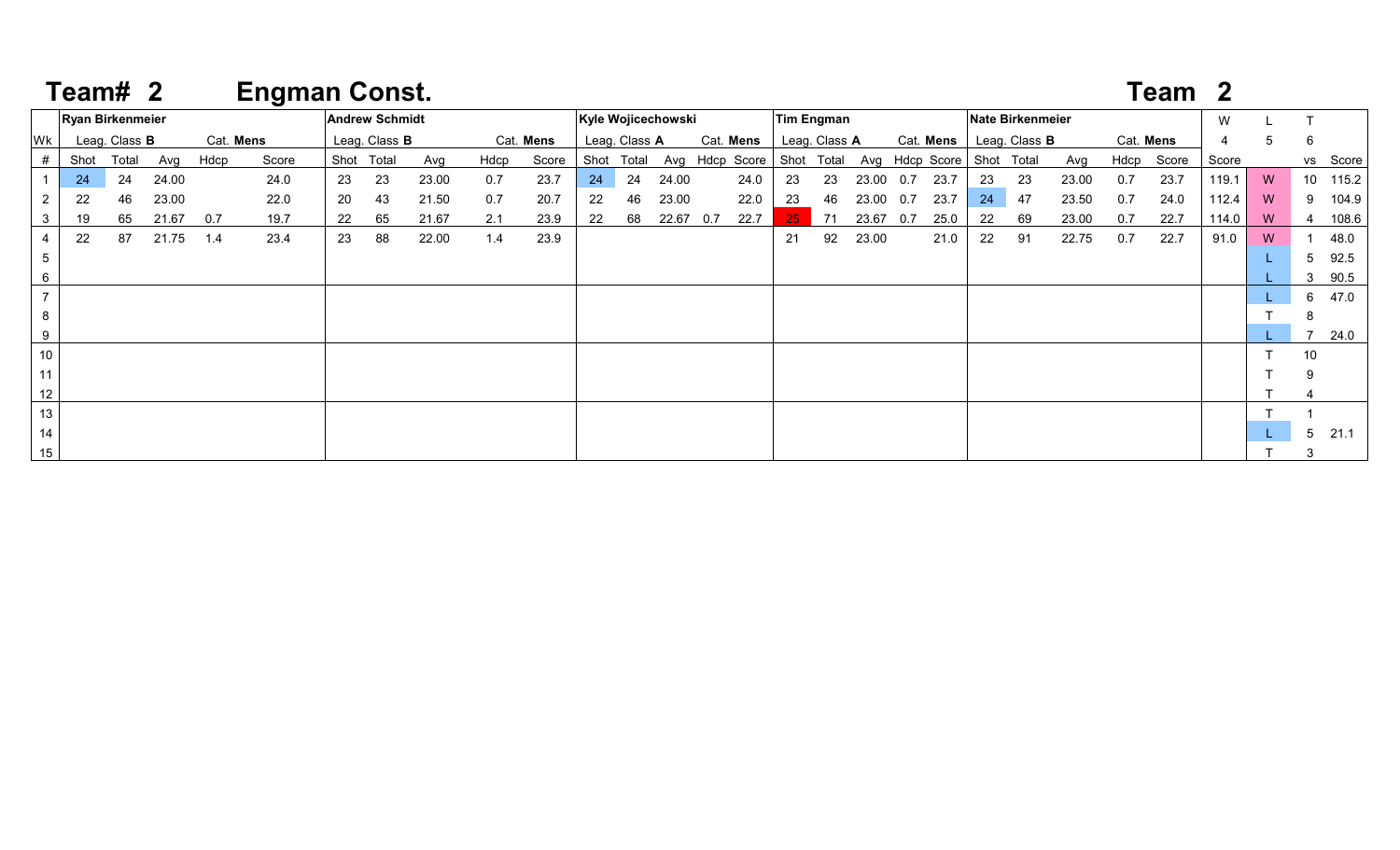|                | Team# 3 |                      |                      |           | <b>Auto Select</b> |    |               |       |      |           |     |                       |           |                           |             |               |           |     |                           |    |                       |       |     | Team 3     |       |    |    |          |
|----------------|---------|----------------------|----------------------|-----------|--------------------|----|---------------|-------|------|-----------|-----|-----------------------|-----------|---------------------------|-------------|---------------|-----------|-----|---------------------------|----|-----------------------|-------|-----|------------|-------|----|----|----------|
|                |         |                      | Keith "Butch" Raasch |           |                    |    | Dan Kellner   |       |      |           |     | <b>Dalton Kellner</b> |           |                           | David Tryba |               |           |     |                           |    | <b>Gunner Kellner</b> |       |     |            | W     |    |    |          |
| Wk             |         | Leag. Class <b>B</b> |                      | Cat. Mens |                    |    | Leag. Class A |       |      | Cat. Mens |     | Leag. Class <b>B</b>  |           | Cat. Mens                 |             | Leag. Class C |           |     | Cat. Mens                 |    | Leag. Class <b>B</b>  |       |     | Cat. Mens  | 5     |    | 6  |          |
|                | Shot    | Total                | Avg                  | Hdcp      | Score              |    | Shot Total    | Avg   | Hdcp | Score     |     | Shot Total            |           | Avg Hdcp Score Shot Total |             |               |           |     | Avg Hdcp Score Shot Total |    |                       | Avg   |     | Hdcp Score | Score |    |    | vs Score |
|                | 24      | 24                   | 24.00                |           | 24.0               |    | 25            | 25.00 |      | 25.0      | 25. | 25                    | 25.00     | 25.0                      | 23          | -23           | 23.00     | 0.7 | 23.7                      | 21 | 21                    | 21.00 | 2.1 | 23.1       | 120.8 | W  |    | 9 111.3  |
|                | 24      | 48                   | 24.00                |           | 24.0               | 24 | 49            | 24.50 |      | 24.0      | 23  | 48                    | 24.00     | 23.0                      | 20          | 43            | 21.50     | 0.7 | 20.7                      | 20 | 41                    | 20.50 | 2.1 | 22.1       | 113.8 |    | 6. | 118.0    |
|                | 20      | 68                   | 22.67                |           | 20.0               | 23 | 72            | 24.00 |      | 23.0      | -21 | 69                    | 23.00     | 21.0                      |             | 62            | 20.67 2.1 |     | 21.1                      | 23 | 64                    | 21.33 | 2.8 | 23.9       | 109.0 | W  | 8  | 90.3     |
|                | 20      | 88                   | 22.00                | 0.7       | 20.7               | 22 | 94            | 23.50 |      | 22.0      |     | 94                    | 23.50 0.7 | 25.0                      | 20          | 82            | 20.50 2.1 |     | 22.1                      | 23 | 87                    | 21.75 | 2.1 | 23.9       | 113.7 |    |    | 116.8    |
| 5              |         |                      |                      |           |                    | 24 | 118           | 23.60 | 0.7  | 24.0      | 24  | 118                   | 23.60 0.7 | 24.0                      | 22          | 104           | 20.80 2.8 |     | 23.9                      | 23 | 110                   | 22.00 | 1.4 | 23.9       | 95.8  | W  |    | 10 48.8  |
| 6              |         |                      |                      |           |                    | 23 | 141           | 23.50 |      | 23.0      | 24  | 142                   | 23.67     | 24.0                      | - 21        | 125           | 20.83 2.1 |     | 23.1                      | 19 | 129                   | 21.50 | 1.4 | 20.4       | 90.5  | W  | 2  |          |
| $\overline{7}$ |         |                      |                      |           |                    | 24 | 165           | 23.57 | 0.7  | 24.0      | 24  | 166                   | 23.71     | 24.0                      |             |               |           |     |                           | 24 | 153                   | 21.86 | 2.1 | 24.0       | 72.0  | W. |    |          |
| 8              |         |                      |                      |           |                    | 24 | 189           | 23.63 |      | 24.0      | 23  | 189                   | 23.63     | 23.0                      |             |               |           |     |                           |    |                       |       |     |            | 47.0  |    |    | 49.0     |
| 9              |         |                      |                      |           |                    | 22 | 211           | 23.44 |      | 22.0      | 22  | 211                   | 23.44     | 22.0                      |             |               |           |     |                           |    |                       |       |     |            | 44.0  |    | .5 | 72.9     |
| 10             |         |                      |                      |           |                    |    |               |       |      |           |     |                       |           |                           |             |               |           |     |                           |    |                       |       |     |            |       |    | -9 |          |
| 11             |         |                      |                      |           |                    |    |               |       |      |           |     |                       |           |                           |             |               |           |     |                           |    |                       |       |     |            |       |    | -6 |          |
| 12             |         |                      |                      |           |                    |    |               |       |      |           |     |                       |           |                           |             |               |           |     |                           |    |                       |       |     |            |       |    | 8  |          |
| 13             |         |                      |                      |           |                    |    |               |       |      |           |     |                       |           |                           |             |               |           |     |                           |    |                       |       |     |            |       |    |    |          |
| 14             |         |                      |                      |           |                    |    |               |       |      |           |     |                       |           |                           |             |               |           |     |                           |    |                       |       |     |            |       |    | 10 |          |
| 15             |         |                      |                      |           |                    |    |               |       |      |           |     |                       |           |                           |             |               |           |     |                           |    |                       |       |     |            |       |    |    |          |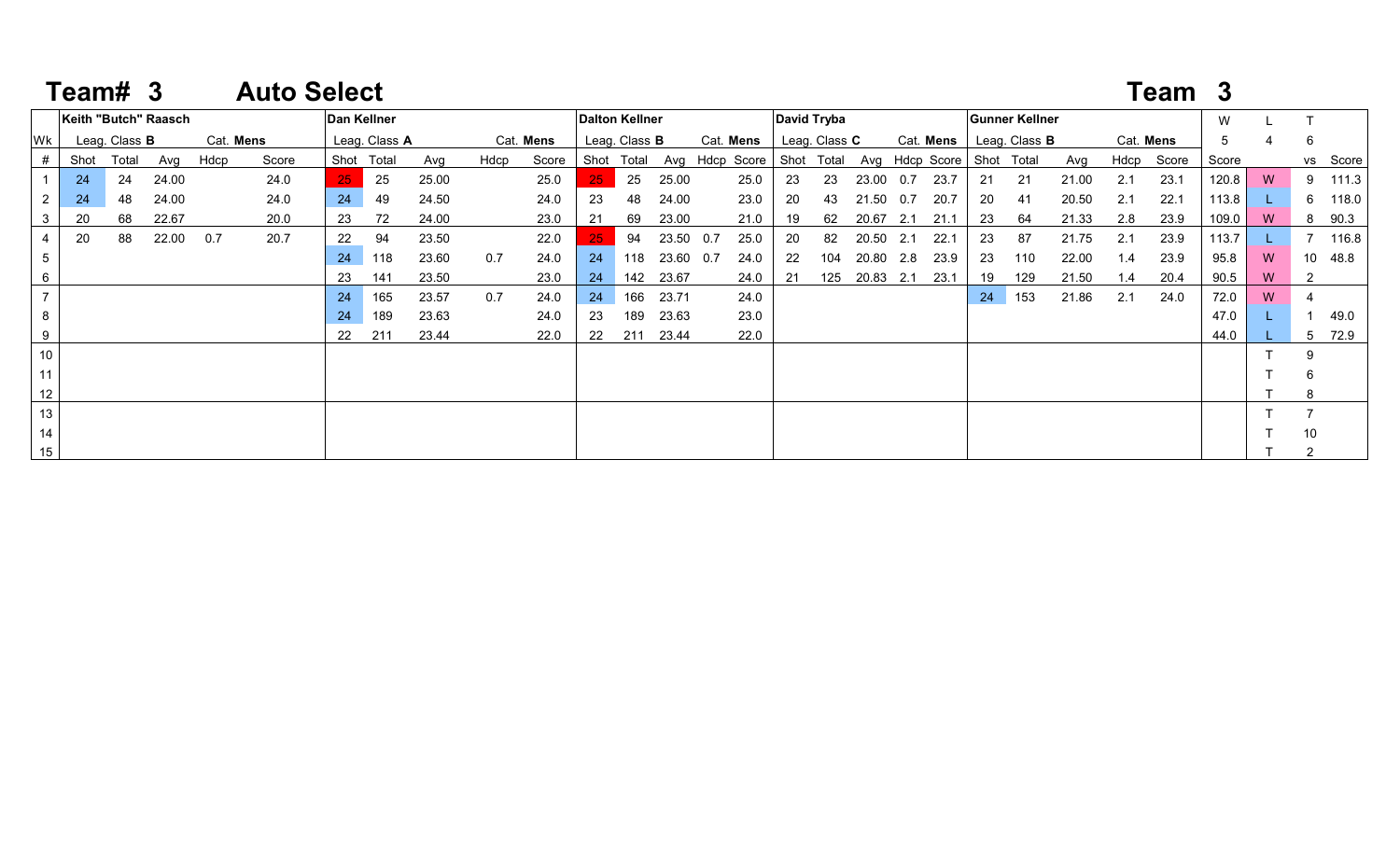|                 | Team# 4              |                |       |           | <b>Van Ert</b> |    |                    |       |      |           |            |                      |           |                                                     |                    |                      |           |      |                    |                            |       |           | Team 4     |       |   |                |          |
|-----------------|----------------------|----------------|-------|-----------|----------------|----|--------------------|-------|------|-----------|------------|----------------------|-----------|-----------------------------------------------------|--------------------|----------------------|-----------|------|--------------------|----------------------------|-------|-----------|------------|-------|---|----------------|----------|
|                 | <b>Glenn Hamerly</b> |                |       |           |                |    | <b>Mike Loomis</b> |       |      |           |            | <b>Jack Parlier</b>  |           |                                                     | <b>Katie Hanke</b> |                      |           |      | <b>Dean Little</b> |                            |       |           |            | W     |   |                |          |
| Wk              |                      | Leag. Class AA |       | Cat. Mens |                |    | Leag. Class AA     |       |      | Cat. Mens |            | Leag. Class <b>B</b> |           | Cat. Mens                                           |                    | Leag. Class <b>D</b> |           |      |                    | Cat. Ladys   Leag. Class C |       | Cat. Mens |            | 3     |   | 5              |          |
| #               | Shot                 | Total          | Avg   | Hdcp      | Score          |    | Shot Total         | Avg   | Hdcp | Score     | Shot Total |                      |           | Avg Hdcp Score Shot Total Avg Hdcp Score Shot Total |                    |                      |           |      |                    |                            | Avg   |           | Hdcp Score | Score |   |                | vs Score |
|                 | 24                   | 24             | 24.00 |           | 24.0           | 25 | 25                 | 25.00 |      | 25.0      | 24         | 24                   | 24.00     | 24.0                                                | 20                 | 20                   | 20.00 2.8 | 22.8 | 22                 | 22                         | 22.00 | 1.4       | 23.4       | 119.2 | W |                | 7 116.8  |
| $2^{\circ}$     | 25                   | 49             | 24.50 |           | 25.0           | 25 | 50                 | 25.00 |      | 25.0      | -21        | 45                   | 22.50     | 21.0                                                | 18                 | 38                   | 19.00 2.8 | 20.8 | 24                 | 46                         | 23.00 | 1.4       | 24.0       | 115.8 | W |                | 10 113.9 |
| 3               | 24                   | 73             | 24.33 |           | 24.0           | 24 | 74                 | 24.67 |      | 24.0      | 22         | 67                   | 22.33 1.4 | 23.4                                                | 10                 | 48                   | 16.00 3.5 | 13.5 | 23                 | 69                         | 23.00 | 0.7       | 23.7       | 108.6 |   |                | 2 114.0  |
| $\overline{4}$  | 25                   | 98             | 24.50 |           | 25.0           | 24 | 98                 | 24.50 |      | 24.0      | 23         | 90                   | 22.50 1.4 | 23.9                                                |                    |                      |           |      | 21                 | 90                         | 22.50 | 0.7       | 21.7       | 94.6  |   |                | 9 118.8  |
| $5\overline{)}$ | 25                   | 123            | 24.60 |           | 25.0           |    |                    |       |      |           |            |                      |           |                                                     |                    |                      |           |      | 23                 | 113                        | 22.60 | 1.4       | 23.9       | 48.9  | W |                | 47.9     |
| 6               | 24                   | 147            | 24.50 |           | 24.0           |    |                    |       |      |           |            |                      |           |                                                     |                    |                      |           |      |                    |                            |       |           |            | 24.0  |   |                | 5 72.9   |
| $\overline{7}$  |                      |                |       |           |                |    |                    |       |      |           |            |                      |           |                                                     |                    |                      |           |      |                    |                            |       |           |            |       |   |                | 3 72.0   |
| 8               |                      |                |       |           |                |    |                    |       |      |           |            |                      |           |                                                     |                    |                      |           |      |                    |                            |       |           |            |       |   |                | 6 46.2   |
| 9               |                      |                |       |           |                |    |                    |       |      |           |            |                      |           |                                                     |                    |                      |           |      |                    |                            |       |           |            |       |   |                |          |
| 10              |                      |                |       |           |                |    |                    |       |      |           |            |                      |           |                                                     |                    |                      |           |      |                    |                            |       |           |            |       |   |                | 7 23.0   |
| 11              |                      |                |       |           |                |    |                    |       |      |           |            |                      |           |                                                     |                    |                      |           |      |                    |                            |       |           |            |       |   | 10             |          |
| 12              |                      |                |       |           |                |    |                    |       |      |           |            |                      |           |                                                     |                    |                      |           |      |                    |                            |       |           |            |       |   | $\overline{2}$ |          |
| 13              |                      |                |       |           |                |    |                    |       |      |           |            |                      |           |                                                     |                    |                      |           |      |                    |                            |       |           |            |       |   |                |          |
| 14              |                      |                |       |           |                |    |                    |       |      |           |            |                      |           |                                                     |                    |                      |           |      |                    |                            |       |           |            |       |   |                |          |
| 15              |                      |                |       |           |                |    |                    |       |      |           |            |                      |           |                                                     |                    |                      |           |      |                    |                            |       |           |            |       |   | 5              | 21.1     |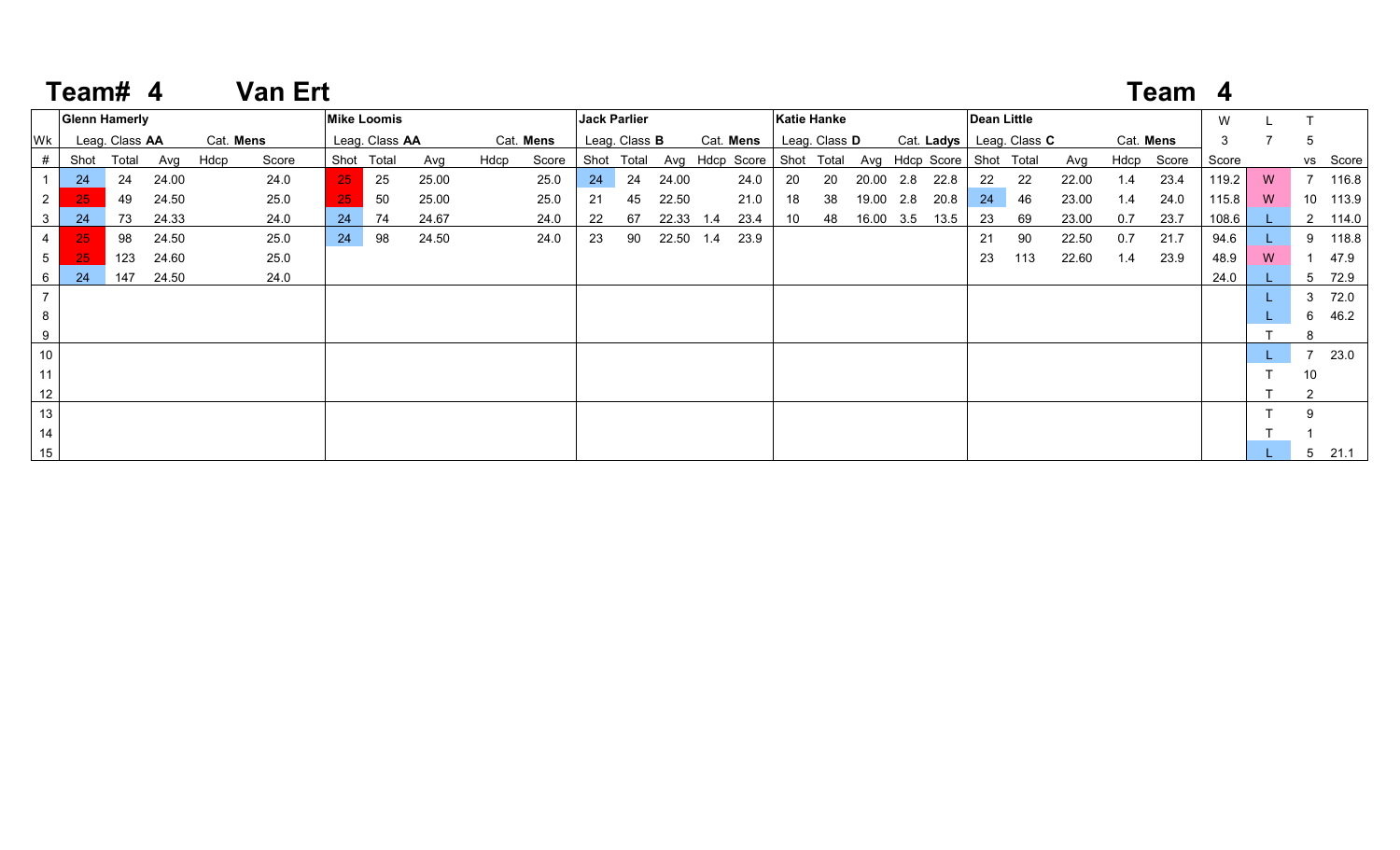|                 | Team# 5 |                     |       |      | 19th Hole |      |               |       |      |           |    |                 |           |     |                |              |                      |           |                |    |                |                             |      | Team 5    |       |   |                 |       |
|-----------------|---------|---------------------|-------|------|-----------|------|---------------|-------|------|-----------|----|-----------------|-----------|-----|----------------|--------------|----------------------|-----------|----------------|----|----------------|-----------------------------|------|-----------|-------|---|-----------------|-------|
|                 |         | <b>Bruce Wagner</b> |       |      |           |      | Don Wagner    |       |      |           |    | Don Hildebrandt |           |     |                | Chris Morgan |                      |           |                |    |                | Jacob Wendorf aka "Da Prez" |      |           | W     |   |                 |       |
| Wk              |         | Leag. Class A       |       |      | Cat. Mens |      | Leag. Class A |       |      | Cat. Mens |    | Leag. Class C   |           |     | Cat. Mens      |              | Leag. Class <b>B</b> |           | Cat. Mens      |    | Leag. Class AA |                             |      | Cat. Mens | 13    | 2 |                 |       |
|                 | Shot    | Total               | Avg   | Hdcp | Score     | Shot | Total         | Avg   | Hdcp | Score     |    | Shot Total      |           |     | Avg Hdcp Score | Shot Total   |                      |           | Avg Hdcp Score |    | Shot Total     | Avg                         | Hdcp | Score     | Score |   | VS              | Score |
|                 | 22      | 22                  | 22.00 | 1.4  | 23.4      | 21   | 21            | 21.00 | 2.1  | 23.1      | 21 | 21              | 21.00     | 2.1 | 23.1           | 23           | 23                   | 23.00     | 23.7<br>0.7    | 24 | 24             | 24.00                       |      | 24.0      | 117.3 | W | 6               | 114.9 |
| $\overline{2}$  | 22      | 44                  | 22.00 | 1.4  | 23.4      | 25   | 46            | 23.00 | 2.1  | 25.0      | 18 | 39              | 19.50     | 2.1 | 20.1           | 21           | 44                   | 22.00 0.7 | 21.7           | 23 | 47             | 23.50                       |      | 23.0      | 113.2 |   | 8               | 116.8 |
| 3               | 24      | 68                  | 22.67 | 1.4  | 24.0      | 23   | 69            | 23.00 | 0.7  | 23.7      | 22 | 61              | 20.33 3.5 |     | 23.9           |              |                      |           |                | 24 | - 71           | 23.67                       | 0.7  | 24.0      | 95.6  |   |                 | 114.4 |
|                 | 25      | 93                  | 23.25 | 0.7  | 25.0      | 23   | 92            | 23.00 | 0.7  | 23.7      | 21 | 82              | 20.50     | 2.8 | 23.8           |              |                      |           |                | 25 | 96             | 24.00                       |      | 25.0      | 97.5  | W | 10 <sup>1</sup> | 90.8  |
| $5^{\circ}$     | 23      | 116                 | 23.20 | 0.7  | 23.7      | 24   | 116           | 23.20 | 0.7  | 24.0      | 18 | 100             | 20.00     | 2.8 | 20.8           |              |                      |           |                | 24 | 120            | 24.00                       |      | 24.0      | 92.5  | W | 2               |       |
| 6               | 25      | 141                 | 23.50 | 0.7  | 25.0      | 24   | 140           | 23.33 | 0.7  | 24.0      | 22 | 122             | 20.33     | 2.8 | 23.9           |              |                      |           |                |    |                |                             |      |           | 72.9  | W | 4               | 24.0  |
| 7 <sup>1</sup>  | 25      | 166                 | 23.71 | 0.7  | 25.0      | 22   | 162           | 23.14 | 0.7  | 22.7      | 19 | 141             | 20.14     | 2.8 | 21.8           |              |                      |           |                |    |                |                             |      |           | 69.5  | W |                 | 49.0  |
| 8               | 24      | 190                 | 23.75 |      | 24.0      | 23   | 185           | 23.13 | 0.7  | 23.7      | 22 | 163             | 20.38     | 2.8 | 23.9           |              |                      |           |                |    |                |                             |      |           | 71.6  | W | 9               | 44.9  |
| 9               | 24      | 214                 | 23.78 |      | 24.0      | 25   | 210           | 23.33 | 0.7  | 25.0      | 23 | 186             | 20.67     | 2.8 | 23.9           |              |                      |           |                |    |                |                             |      |           | 72.9  | W |                 | 44.0  |
| 10 <sup>1</sup> | 24      | 238                 | 23.80 |      | 24.0      | 23   | 233           | 23.30 | 0.7  | 23.7      | 19 | 205             | 20.50     | 2.1 | 21.1           |              |                      |           |                |    |                |                             |      |           | 68.8  | W |                 |       |
| 11 <sup>1</sup> | 25      | 263                 | 23.91 |      | 25.0      |      |               |       |      |           | 21 | 226             | 20.55     | 2.8 | 23.8           |              |                      |           |                |    |                |                             |      |           | 48.8  | W |                 |       |
| 12              | 25      | 288                 | 24.00 |      | 25.0      |      |               |       |      |           | 23 | 249             | 20.75     | 2.1 | 23.9           |              |                      |           |                |    |                |                             |      |           | 48.9  | W |                 |       |
| 13              |         |                     |       |      |           |      |               |       |      |           | 24 | 273             | 21.00     | 2.1 | 24.0           |              |                      |           |                |    |                |                             |      |           | 24.0  | W | 10              |       |
| 14              |         |                     |       |      |           |      |               |       |      |           | 19 | 292             | 20.86     | 2.1 | 21.1           |              |                      |           |                |    |                |                             |      |           | 21.1  | W | 2               |       |
| 15              |         |                     |       |      |           |      |               |       |      |           | 19 | 311             | 20.73     | 2.1 | 21.1           |              |                      |           |                |    |                |                             |      |           | 21.1  | W |                 |       |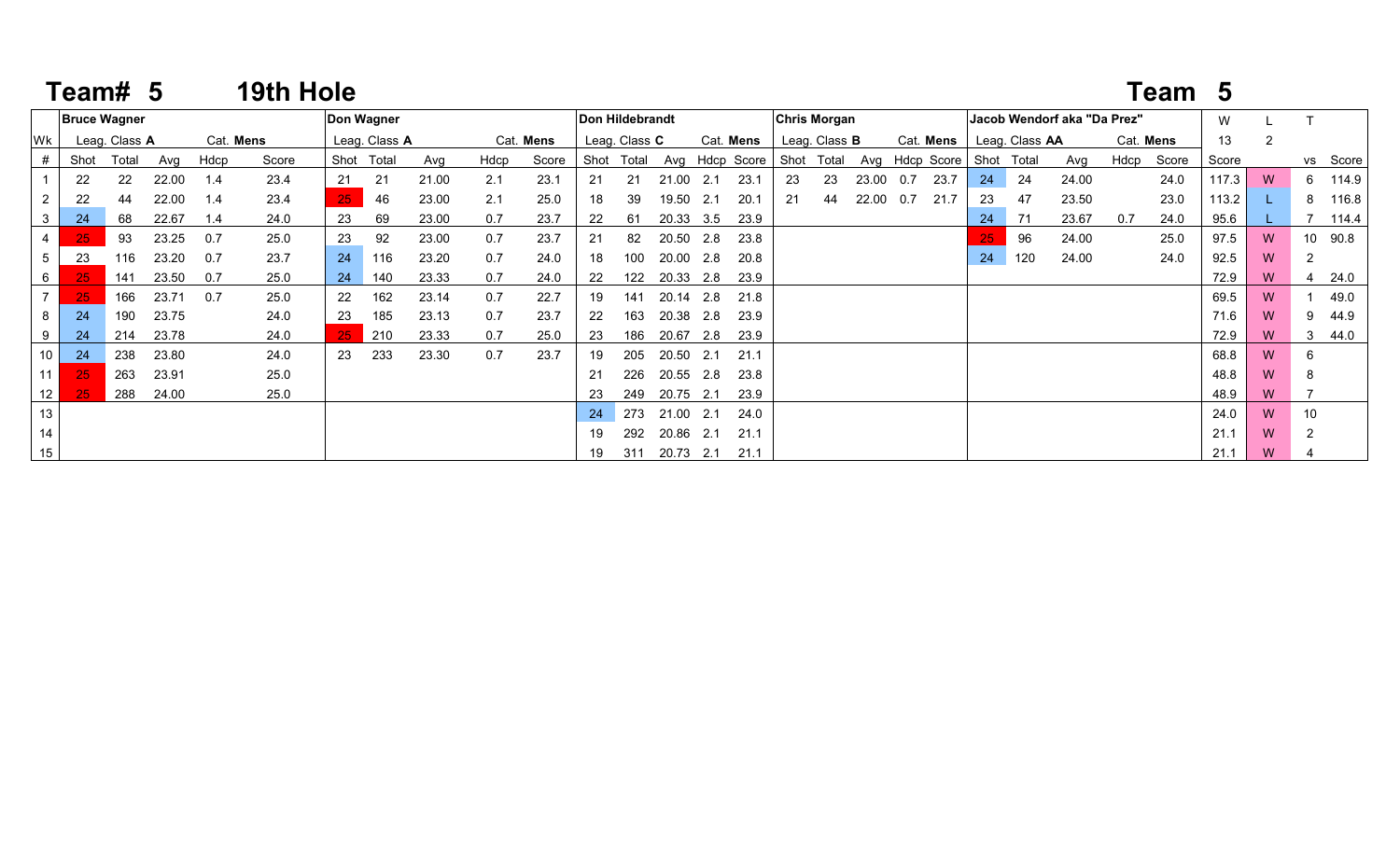|    | Team# 6 |                      |       |           | <b>Wall 2 Wall</b> |    |                       |       |      |           |     |                       |           |     |                                                     |                       |                      |           |           |    |                      |       |           | Team 6     |       |   |             |          |
|----|---------|----------------------|-------|-----------|--------------------|----|-----------------------|-------|------|-----------|-----|-----------------------|-----------|-----|-----------------------------------------------------|-----------------------|----------------------|-----------|-----------|----|----------------------|-------|-----------|------------|-------|---|-------------|----------|
|    |         | Dave Thompson        |       |           |                    |    | <b>Steve Thompson</b> |       |      |           |     | <b>Dennis Bradley</b> |           |     |                                                     | <b>Mike Stenstrom</b> |                      |           |           |    | Todd Piskula         |       |           |            | W     |   |             |          |
| Wk |         | Leag. Class <b>B</b> |       | Cat. Mens |                    |    | Leag. Class C         |       |      | Cat. Mens |     | Leag. Class <b>B</b>  |           |     | Cat. Mens                                           |                       | Leag. Class <b>D</b> |           | Cat. Mens |    | Leag. Class <b>C</b> |       | Cat. Mens |            | 6     |   | 5           |          |
|    | Shot    | Total                | Avg   | Hdcp      | Score              |    | Shot Total            | Avg   | Hdcp | Score     |     |                       |           |     | Shot Total Avg Hdcp Score Shot Total Avg Hdcp Score |                       |                      |           |           |    | Shot Total           | Avg   |           | Hdcp Score | Score |   |             | vs Score |
|    | 21      | 21                   | 21.00 | 2.1       | 23.1               | 21 | 21                    | 21.00 | 2.1  | 23.1      | 21  | 21                    | 21.00 2.1 |     | 23.1                                                | 18                    | 18                   | 18.00 4.2 | 22.2      | 22 | 22                   | 22.00 | 1.4       | 23.4       | 114.9 |   |             | 5 117.3  |
|    | 22      | 43                   | 21.50 | 2.1       | 23.9               | 22 | 43                    | 21.50 | 2.1  | 23.9      | 22  | 43                    | 21.50     | 2.1 | 23.9                                                | 20                    | 38                   | 19.00 4.2 | 23.9      | 21 | 43                   | 21.50 | 1.4       | 22.4       | 118.0 | W |             | 3 113.8  |
| 3  | 23      | 66                   | 22.00 | 2.1       | 23.9               | 21 | 64                    | 21.33 | 2.1  | 23.1      | 21  | 64                    | 21.33 2.1 |     | 23.1                                                |                       |                      |           |           | 22 | 65                   | 21.67 | 2.1       | 23.9       | 94.0  |   |             | 9 113.0  |
|    | 22      | 88                   | 22.00 | 1.4       | 23.4               |    |                       |       |      |           | -23 | 87                    | 21.75 2.1 |     | 23.9                                                |                       |                      |           |           | 22 | 87                   | 21.75 | 1.4       | 23.4       | 70.7  | W |             | 8 67.2   |
| 5  | 15      | 103                  | 20.60 | 1.4       | 16.4               |    |                       |       |      |           | 21  | 108                   | 21.60 1.4 |     | 22.4                                                |                       |                      |           |           |    |                      |       |           |            | 38.8  |   |             | 89.6     |
| 6  | 25      | 128                  | 21.33 | 2.1       | 25.0               |    |                       |       |      |           |     | 129                   | 21.50     | 1.4 | 22.4                                                |                       |                      |           |           |    |                      |       |           |            | 47.4  | W |             | 10 22.7  |
|    | 22      | 150                  | 21.43 | 2.1       | 23.9               |    |                       |       |      |           | 21  | 150                   | 21.43 2.1 |     | 23.1                                                |                       |                      |           |           |    |                      |       |           |            | 47.0  | W |             |          |
| 8  | 21      | 171                  | 21.38 | 2.1       | 23.1               |    |                       |       |      |           | -21 | 171                   | 21.38     | 2.1 | 23.1                                                |                       |                      |           |           |    |                      |       |           |            | 46.2  | W |             |          |
| 9  |         |                      |       |           |                    |    |                       |       |      |           | 24  | 195                   | 21.67     | 2.1 | 24.0                                                |                       |                      |           |           |    |                      |       |           |            | 24.0  | W |             | 23.7     |
| 10 |         |                      |       |           |                    |    |                       |       |      |           |     |                       |           |     |                                                     |                       |                      |           |           |    |                      |       |           |            |       |   | $5^{\circ}$ | 68.8     |
| 11 |         |                      |       |           |                    |    |                       |       |      |           |     |                       |           |     |                                                     |                       |                      |           |           |    |                      |       |           |            |       |   | 3           |          |
| 12 |         |                      |       |           |                    |    |                       |       |      |           |     |                       |           |     |                                                     |                       |                      |           |           |    |                      |       |           |            |       |   | 9           |          |
| 13 |         |                      |       |           |                    |    |                       |       |      |           |     |                       |           |     |                                                     |                       |                      |           |           |    |                      |       |           |            |       |   | 8           |          |
| 14 |         |                      |       |           |                    |    |                       |       |      |           |     |                       |           |     |                                                     |                       |                      |           |           |    |                      |       |           |            |       |   |             |          |
| 15 |         |                      |       |           |                    |    |                       |       |      |           |     |                       |           |     |                                                     |                       |                      |           |           |    |                      |       |           |            |       |   | 10          |          |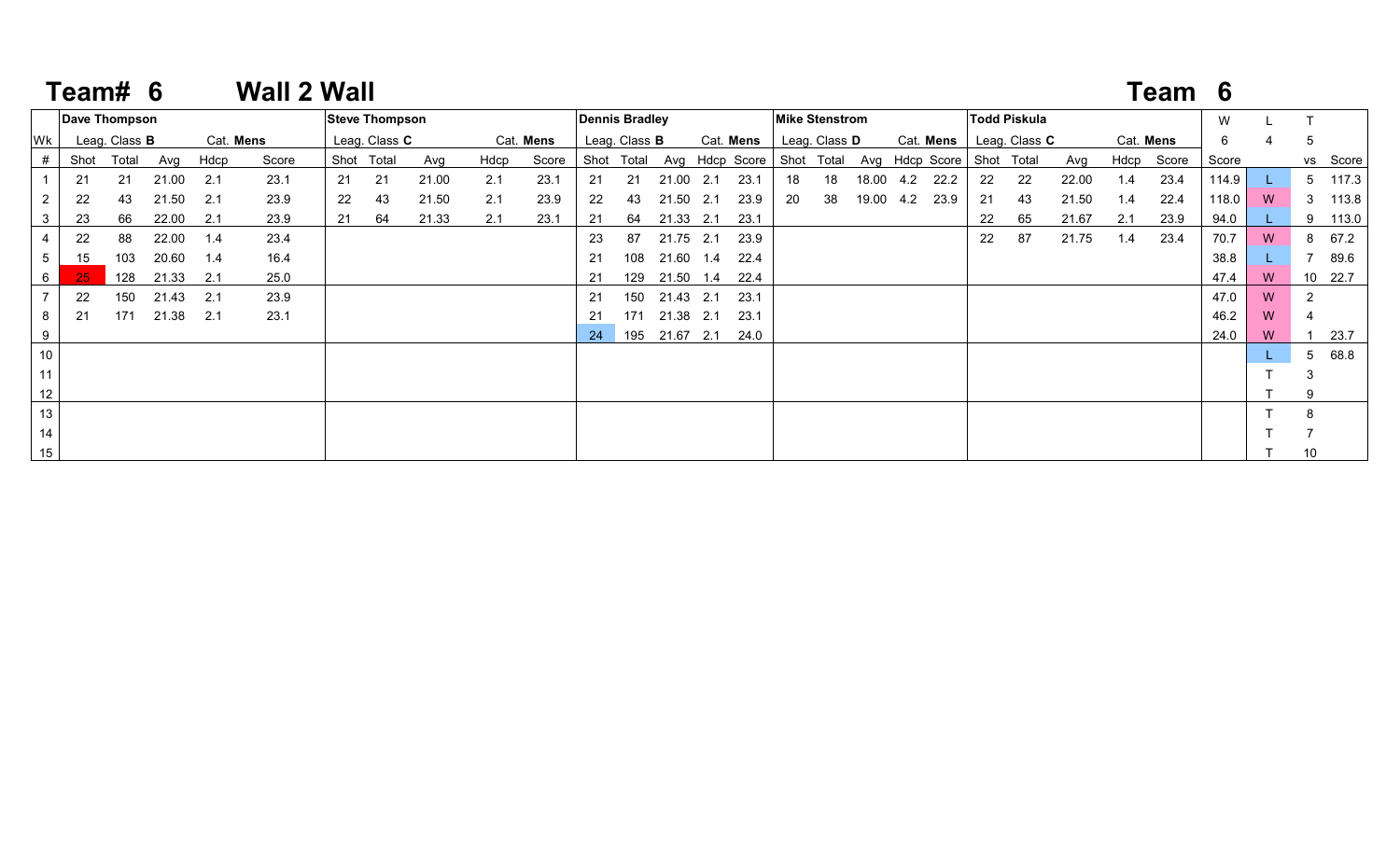|                | Team#               |                |       |           | Magoo's |    |                     |       |      |           |            |                      |           |     |                |                   |               |       |           |                           |                    |               |       |           | Team  |       |   |                |          |
|----------------|---------------------|----------------|-------|-----------|---------|----|---------------------|-------|------|-----------|------------|----------------------|-----------|-----|----------------|-------------------|---------------|-------|-----------|---------------------------|--------------------|---------------|-------|-----------|-------|-------|---|----------------|----------|
|                | <b>Harvey Wolff</b> |                |       |           |         |    | <b>Pat Washburn</b> |       |      |           | Al Greasby |                      |           |     |                | <b>Doug Doede</b> |               |       |           |                           | <b>Scott Flees</b> |               |       |           |       | W     |   |                |          |
| Wk             |                     | Leag. Class AA |       | Cat. Mens |         |    | Leag. Class A       |       |      | Cat. Mens |            | Leag. Class <b>B</b> |           |     | Cat. Mens      |                   | Leag. Class C |       |           | Cat. Mens                 |                    | Leag. Class D |       | Cat. Mens |       | 8     | 3 |                |          |
|                | Shot                | Total          | Avg   | Hdcp      | Score   |    | Shot Total          | Avg   | Hdcp | Score     | Shot       | Total                |           |     | Avg Hdcp Score | Shot Total        |               |       |           | Avg Hdcp Score Shot Total |                    |               | Avg   | Hdcp      | Score | Score |   |                | vs Score |
|                | 25                  | 25             | 25.00 |           | 25.0    | 23 | 23                  | 23.00 | 0.7  | 23.7      | 20         | 20                   | 20.00     | 2.8 | 22.8           | 19                | 19            |       | 19.00 3.5 | 22.5                      | 20                 | 20            | 20.00 | 2.8       | 22.8  | 116.8 |   |                | 119.2    |
| $2^{\circ}$    | 25                  | 50             | 25.00 |           | 25.0    | 23 | 46                  | 23.00 | 0.7  | 23.7      | 25         | 45                   | 22.50     | 2.8 | 25.0           | 19                | 38            | 19.00 | 3.5       | 22.5                      | 20                 | 40            | 20.00 | 2.8       | 22.8  | 119.0 | W |                | 95.9     |
| $\mathbf{3}$   | <b>25</b>           | 75             | 25.00 |           | 25.0    | 23 | 69                  | 23.00 | 0.7  | 23.7      | 22         | 67                   | 22.33     | 1.4 | 23.4           | 19                | 57            |       | 19.00 3.5 | 22.5                      | 17                 | 57            | 19.00 | 2.8       | 19.8  | 114.4 | W | b              | 95.6     |
| $\overline{4}$ | 24                  | 99             | 24.75 |           | 24.0    | 25 | 94                  | 23.50 | 0.7  | 25.0      | 20         | 87                   | 21.75 1.4 |     | 21.4           | 21                | 78            |       | 19.50 3.5 | 23.9                      | 19                 | 76            | 19.00 | 3.5       | 22.5  | 116.8 | W | 3              | 113.7    |
| $5^{\circ}$    | 23                  | 122            | 24.40 |           | 23.0    | 22 | 116                 | 23.20 | 0.7  | 22.7      | 22         | 109                  | 21.80     | 1.4 | 23.4           |                   |               |       |           |                           | 17                 | 93            | 18.60 | 3.5       | 20.5  | 89.6  | W | 6.             | 38.8     |
| 6              |                     |                |       |           |         | 24 | 140                 | 23.33 | 0.7  | 24.0      | 21         | 130                  | 21.67     | 1.4 | 22.4           |                   |               |       |           |                           | 19                 | 112           | 18.67 | 3.5       | 22.5  | 68.9  | W | 8              | 21.3     |
| $\overline{7}$ |                     |                |       |           |         | 23 | 163                 | 23.29 | 0.7  | 23.7      |            |                      |           |     |                |                   |               |       |           |                           | 21                 | 133           | 19.00 | 3.5       | 23.9  | 47.6  |   | 9              | 71.7     |
| 8              |                     |                |       |           |         | 25 | 188                 | 23.50 | 0.7  | 25.0      |            |                      |           |     |                |                   |               |       |           |                           |                    |               |       |           |       | 25.0  | W | 10             |          |
| 9              |                     |                |       |           |         | 24 | 212                 | 23.56 | 0.7  | 24.0      |            |                      |           |     |                |                   |               |       |           |                           |                    |               |       |           |       | 24.0  | W | $\overline{2}$ |          |
| $10\,$         |                     |                |       |           |         | 23 | 235                 | 23.50 |      | 23.0      |            |                      |           |     |                |                   |               |       |           |                           |                    |               |       |           |       | 23.0  | W |                |          |
| 11             |                     |                |       |           |         |    |                     |       |      |           |            |                      |           |     |                |                   |               |       |           |                           |                    |               |       |           |       |       |   |                |          |
| 12             |                     |                |       |           |         |    |                     |       |      |           |            |                      |           |     |                |                   |               |       |           |                           |                    |               |       |           |       |       |   | 5              | 48.9     |
| 13             |                     |                |       |           |         |    |                     |       |      |           |            |                      |           |     |                |                   |               |       |           |                           |                    |               |       |           |       |       |   | 3              |          |
| 14             |                     |                |       |           |         |    |                     |       |      |           |            |                      |           |     |                |                   |               |       |           |                           |                    |               |       |           |       |       |   |                |          |
| 15             |                     |                |       |           |         |    |                     |       |      |           |            |                      |           |     |                |                   |               |       |           |                           |                    |               |       |           |       |       |   |                |          |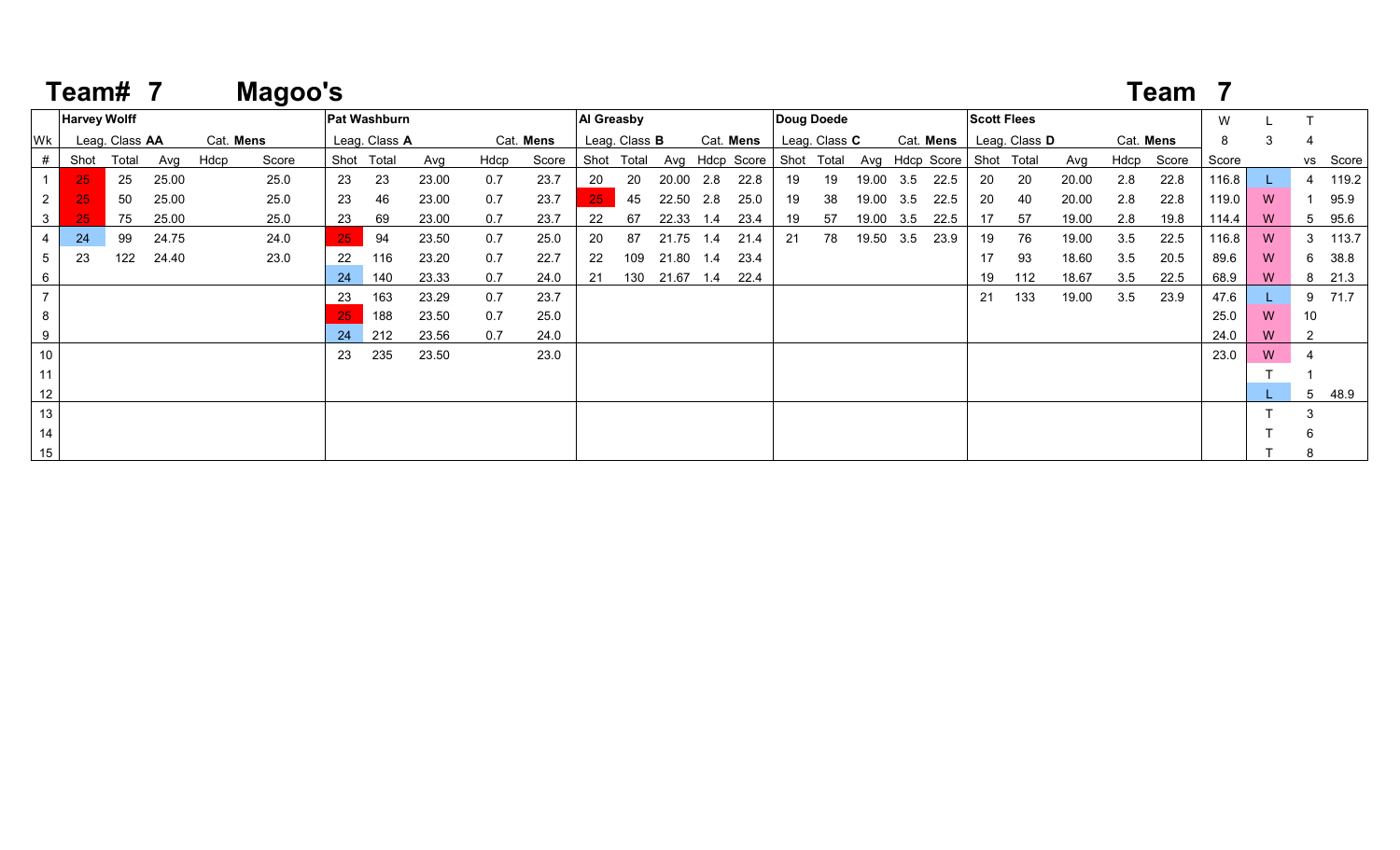|                 | Team# 8              |               |       |      | <b>Kluck's</b> |                  |               |       |      |           |    |                    |           |                                                     |                    |                      |           |           |           |    |                       |       |     | Team 8     |       |   |   |          |
|-----------------|----------------------|---------------|-------|------|----------------|------------------|---------------|-------|------|-----------|----|--------------------|-----------|-----------------------------------------------------|--------------------|----------------------|-----------|-----------|-----------|----|-----------------------|-------|-----|------------|-------|---|---|----------|
|                 | <b>Craig Nejedlo</b> |               |       |      |                | <b>Mike Beck</b> |               |       |      |           |    | <b>Jeff Wirkus</b> |           |                                                     | <b>Tytan Gress</b> |                      |           |           |           |    | <b>Matt Kuklinski</b> |       |     |            | W     |   |   |          |
| Wk              |                      | Leag. Class D |       |      | Cat. Mens      |                  | Leag. Class D |       |      | Cat. Mens |    | Leag. Class D      |           | Cat. Mens                                           |                    | Leag. Class <b>D</b> |           |           | Cat. Mens |    | Leag. Class D         |       |     | Cat. Mens  |       | 8 | 6 |          |
| #               | Shot                 | Total         | Avg   | Hdcp | Score          |                  | Shot Total    | Avg   | Hdcp | Score     |    | Shot Total         |           | Avg Hdcp Score Shot Total Avg Hdcp Score Shot Total |                    |                      |           |           |           |    |                       | Avg   |     | Hdcp Score | Score |   |   | vs Score |
|                 | 14                   | 14            | 14.00 |      | 21.0           | 19               | 19            | 19.00 | 3.5  | 22.5      | 19 | 19                 | 19.00 3.5 | 22.5                                                | 13                 | 13                   | 13.00 7.7 |           | 20.7      | 15 | 15                    | 15.00 | 6.3 | 21.3       | 108.0 |   |   | 112.5    |
|                 | 15                   | 29            | 14.50 |      | 22.0           | 20               | 39            | 19.50 | 3.5  | 23.5      | 20 | 39                 | 19.50 3.5 | 23.5                                                | 18                 | -31                  | 15.50 7.7 |           | 23.9      | 19 | -34                   | 17.00 | 6.3 | 23.9       | 116.8 | W |   | 5 113.2  |
|                 | 16                   | 45            | 15.00 |      | 23.0           |                  |               |       |      |           | 16 | 55                 | 18.33 3.5 | 19.5                                                | 19                 | 50                   |           | 16.67 6.3 | 23.9      | 19 | 53                    | 17.67 | 4.9 | 23.9       | 90.3  |   |   | 3 109.0  |
|                 | 16                   | 61            | 15.25 | 6.3  | 22.3           |                  |               |       |      |           | 24 | 79                 | 19.75 4.2 | 24.0                                                | 16                 | 66                   |           | 16.50 4.9 | 20.9      |    |                       |       |     |            | 67.2  |   |   | 6 70.7   |
|                 | 16                   | 77            | 15.40 | 6.3  | 22.3           |                  |               |       |      |           | 21 | 100                | 20.00 2.8 | 23.8                                                |                    |                      |           |           |           |    |                       |       |     |            | 46.1  |   |   | 91.8     |
|                 | 15                   | 92            | 15.33 | 6.3  | 21.3           |                  |               |       |      |           |    |                    |           |                                                     |                    |                      |           |           |           |    |                       |       |     |            | 21.3  |   |   | 68.9     |
|                 | 16                   | 108           | 15.43 | 6.3  | 22.3           |                  |               |       |      |           |    |                    |           |                                                     |                    |                      |           |           |           |    |                       |       |     |            | 22.3  |   |   | 10 22.7  |
| 8               |                      |               |       |      |                |                  |               |       |      |           |    |                    |           |                                                     |                    |                      |           |           |           |    |                       |       |     |            |       |   |   |          |
| 9               |                      |               |       |      |                |                  |               |       |      |           |    |                    |           |                                                     |                    |                      |           |           |           |    |                       |       |     |            |       |   |   |          |
| 10              |                      |               |       |      |                |                  |               |       |      |           |    |                    |           |                                                     |                    |                      |           |           |           |    |                       |       |     |            |       |   |   | 24.0     |
| 11              |                      |               |       |      |                |                  |               |       |      |           |    |                    |           |                                                     |                    |                      |           |           |           |    |                       |       |     |            |       |   |   | 5 48.8   |
| 12              |                      |               |       |      |                |                  |               |       |      |           |    |                    |           |                                                     |                    |                      |           |           |           |    |                       |       |     |            |       |   | 3 |          |
| 13              |                      |               |       |      |                |                  |               |       |      |           |    |                    |           |                                                     |                    |                      |           |           |           |    |                       |       |     |            |       |   |   |          |
| 14              |                      |               |       |      |                |                  |               |       |      |           |    |                    |           |                                                     |                    |                      |           |           |           |    |                       |       |     |            |       |   |   |          |
| 15 <sub>1</sub> |                      |               |       |      |                |                  |               |       |      |           |    |                    |           |                                                     |                    |                      |           |           |           |    |                       |       |     |            |       |   |   |          |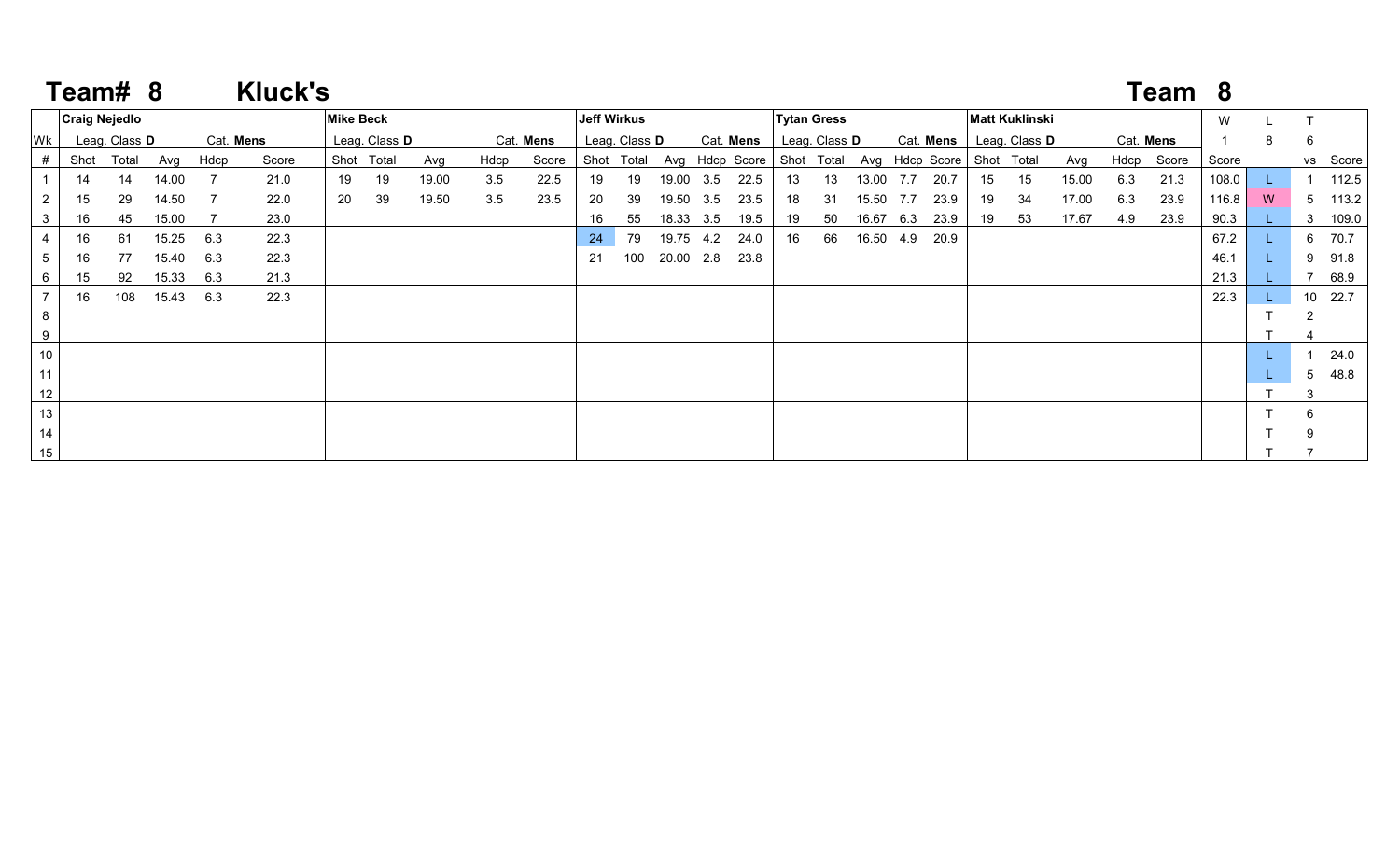|           | Team# 9 |               |       |      | <b>Just a Little Off!</b> |                  |               |       |      |           |    |               |       |     |                                                         |    |               |                          |     |           |                  |               |       |           | Team 9     |       |   |    |          |
|-----------|---------|---------------|-------|------|---------------------------|------------------|---------------|-------|------|-----------|----|---------------|-------|-----|---------------------------------------------------------|----|---------------|--------------------------|-----|-----------|------------------|---------------|-------|-----------|------------|-------|---|----|----------|
|           |         | Dan Mortensen |       |      |                           | <b>Ron Rutta</b> |               |       |      |           |    | Joe Muzynoski |       |     |                                                         |    |               | <b>Matthew Muzynoski</b> |     |           | <b>Mark Hall</b> |               |       |           |            | W     |   |    |          |
| <b>WK</b> |         | Leag. Class D |       |      | Cat. Mens                 |                  | Leag. Class C |       |      | Cat. Mens |    | Leag. Class C |       |     | Cat. Mens                                               |    | Leag. Class D |                          |     | Cat. Mens |                  | Leag. Class E |       | Cat. Mens |            | 5     | 3 |    |          |
|           | Shot    | Total         | Avg   | Hdcp | Score                     |                  | Shot Total    | Avg   | Hdcp | Score     |    | Shot Total    |       |     | Avg Hdcp Score   Shot Total Avg Hdcp Score   Shot Total |    |               |                          |     |           |                  |               | Avg   |           | Hdcp Score | Score |   |    | vs Score |
|           | 23      | 23            | 23.00 | 0.7  | 23.7                      | 18               | 18            | 18.00 | 4.2  | 22.2      | 20 | 20            | 20.00 | 2.8 | 22.8                                                    | 14 | 14            | 14.00                    |     | 21.0      | 16               | 16            | 16.00 | 5.6       | 21.6       | 111.3 |   |    | 3 120.8  |
|           | 16      | 39            | 19.50 | 0.7  | 16.7                      | 20               | 38            | 19.00 | 4.2  | 23.9      | 20 | 40            | 20.00 | 2.8 | 22.8                                                    | 22 | 36            | 18.00                    |     | 23.9      | 12 <sup>2</sup>  | 28            | 14.00 | 5.6       | 17.6       | 104.9 |   |    | 2 112.4  |
| 3         | 19      | 58            | 19.33 | 3.5  | 22.5                      | 19               | 57            | 19.00 | 3.5  | 22.5      | 21 | 61            | 20.33 | 2.8 | 23.8                                                    | 19 | 55            | 18.33 4.2                |     | 23.2      | 14               | 42            | 14.00 |           | 21.0       | 113.0 | W |    | 6 94.0   |
|           | 22      | 80            | 20.00 | 3.5  | 23.9                      | 22               | 79            | 19.75 | 3.5  | 23.9      | 23 | 84            | 21.00 | 2.8 | 23.9                                                    | 19 | 74            | 18.50                    | 4.2 | 23.2      | 17               | 59            | 14.75 |           | 23.9       | 118.8 | W |    | 94.6     |
| 5         | 21      | 101           | 20.20 | 2.8  | 23.8                      | 20               | 99            | 19.80 | 2.8  | 22.8      | 24 | 108           | 21.60 | 2.1 | 24.0                                                    | 17 | 91            | 18.20                    | 4.2 | 21.2      |                  |               |       |           |            | 91.8  | W |    | 8 46.1   |
| 6         | 19      | 120           | 20.00 | 2.8  | 21.8                      | 21               | 120           | 20.00 | 2.8  | 23.8      | 20 | 128           | 21.33 | 1.4 | 21.4                                                    | 16 | 107           | 17.83 4.2                |     | 20.2      |                  |               |       |           |            | 87.2  | W |    | 48.9     |
|           | 23      | 143           | 20.43 | 2.8  | 23.9                      | 23               | 143           | 20.43 | 2.8  | 23.9      | 22 | 150           | 21.43 | 2.1 | 23.9                                                    |    |               |                          |     |           |                  |               |       |           |            | 71.7  | W |    | 47.6     |
| 8         | 19      | 162           | 20.25 | 2.8  | 21.8                      |                  |               |       |      |           | 21 | 171           | 21.38 | 2.1 | 23.1                                                    |    |               |                          |     |           |                  |               |       |           |            | 44.9  |   |    | 5 71.6   |
| 9         |         |               |       |      |                           |                  |               |       |      |           |    |               |       |     |                                                         |    |               |                          |     |           |                  |               |       |           |            |       |   | 10 |          |
| 10        |         |               |       |      |                           |                  |               |       |      |           |    |               |       |     |                                                         |    |               |                          |     |           |                  |               |       |           |            |       |   | 3  |          |
| 11        |         |               |       |      |                           |                  |               |       |      |           |    |               |       |     |                                                         |    |               |                          |     |           |                  |               |       |           |            |       |   |    |          |
| 12        |         |               |       |      |                           |                  |               |       |      |           |    |               |       |     |                                                         |    |               |                          |     |           |                  |               |       |           |            |       |   |    |          |
| 13        |         |               |       |      |                           |                  |               |       |      |           |    |               |       |     |                                                         |    |               |                          |     |           |                  |               |       |           |            |       |   |    |          |
| 14        |         |               |       |      |                           |                  |               |       |      |           |    |               |       |     |                                                         |    |               |                          |     |           |                  |               |       |           |            |       |   |    |          |
| 15        |         |               |       |      |                           |                  |               |       |      |           |    |               |       |     |                                                         |    |               |                          |     |           |                  |               |       |           |            |       |   |    |          |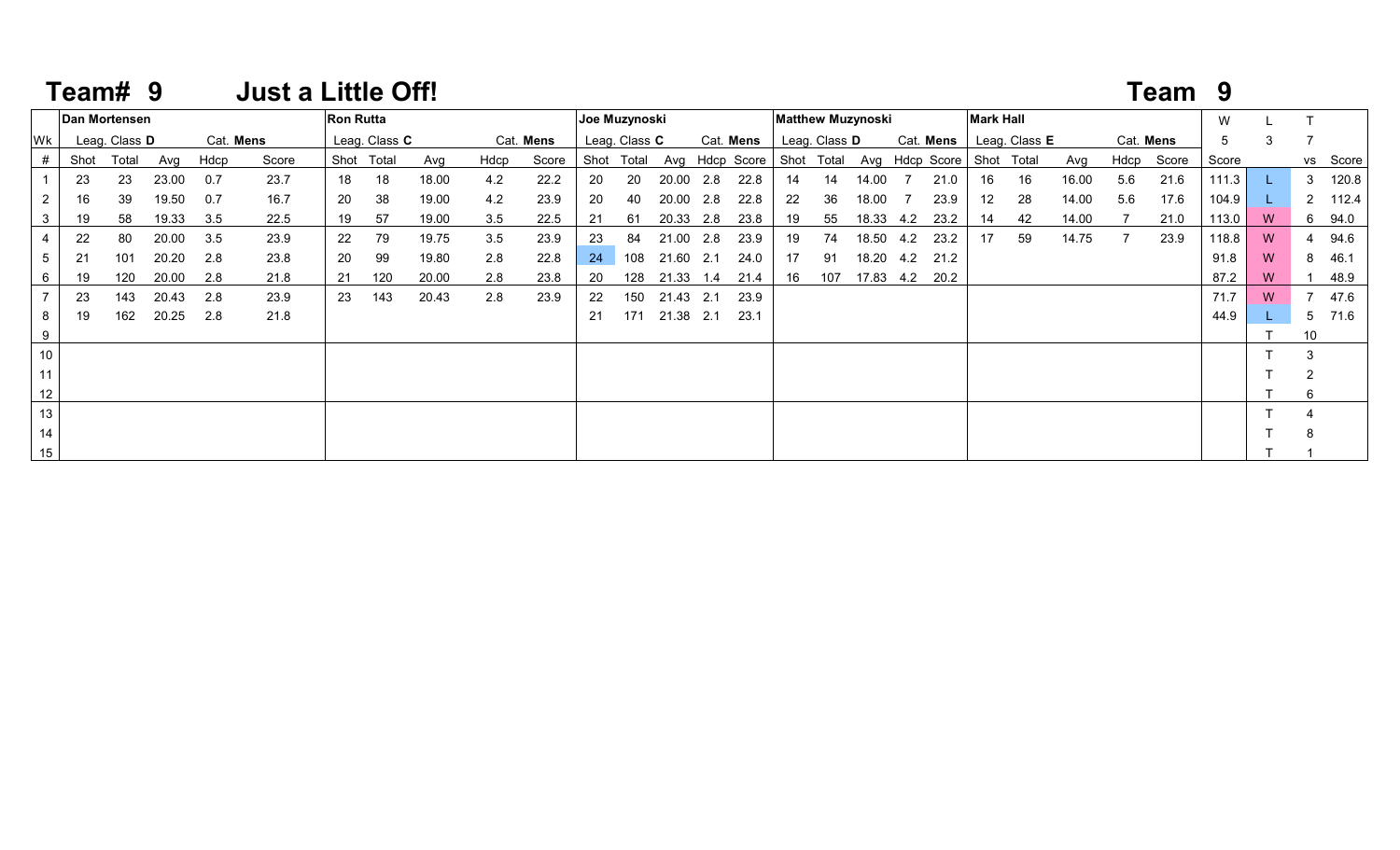|                | Team# |                      | <b>10</b> |      | <b>C-Ville Truckers</b> |                 |                      |       |      |           |    |               |       |     |                           |    |               |                   |     |                |    |                         |       |           | Team 10 |                |   |               |          |
|----------------|-------|----------------------|-----------|------|-------------------------|-----------------|----------------------|-------|------|-----------|----|---------------|-------|-----|---------------------------|----|---------------|-------------------|-----|----------------|----|-------------------------|-------|-----------|---------|----------------|---|---------------|----------|
|                |       | <b>Mike Harbath</b>  |           |      |                         |                 | <b>Dave Prothero</b> |       |      |           |    | Luke Martin   |       |     |                           |    |               | Douglas Mortensen |     |                |    | <b>Harry Frankfurth</b> |       |           |         | W              |   |               |          |
| Wk             |       | Leag. Class <b>B</b> |           |      | Cat. Mens               |                 | Leag. Class A        |       |      | Cat. Mens |    | Leag. Class C |       |     | Cat. Mens                 |    | Leag. Class C |                   |     | Cat. Mens      |    | Leag. Class C           |       | Cat. Mens |         | $\overline{2}$ |   | 6             |          |
| #              | Shot  | Total                | Avg       | Hdcp | Score                   |                 | Shot Total           | Avg   | Hdcp | Score     |    | Shot Total    |       |     | Avg Hdcp Score Shot Total |    |               |                   |     | Avg Hdcp Score |    | Shot Total              | Avg   | Hdcp      | Score   | Score          |   |               | vs Score |
|                | 20    | 20                   | 20.00     | 2.8  | 22.8                    | 24              | 24                   | 24.00 |      | 24.0      | 22 | 22            | 22.00 | 1.4 | 23.4                      | 23 | 23            | 23.00             | 0.7 | 23.7           | 15 | 15                      | 15.00 | 6.3       | 21.3    | 115.2          |   |               | 2 119.1  |
| $\overline{2}$ | 22    | 42                   | 21.00     | 2.8  | 23.9                    | 25 <sub>1</sub> | 49                   | 24.50 |      | 25.0      | 21 | 43            | 21.50 | 1.4 | 22.4                      | 18 | 41            | 20.50             | 0.7 | 18.7           | 19 | 34                      | 17.00 | 6.3       | 23.9    | 113.9          |   |               | 4 115.8  |
| $\mathbf{3}$   | 25    | 67                   | 22.33     | 2.1  | 25.0                    |                 |                      |       |      |           | 20 | 63            | 21.00 | 2.1 | 22.1                      | 21 | 62            | 20.67             | 2.8 | 23.8           | 24 | 58                      | 19.33 | 4.9       | 24.0    | 94.9           | W |               | 94.2     |
| $\overline{4}$ | 23    | 90                   | 22.50     | 1.4  | 23.9                    |                 |                      |       |      |           | 17 | 80            | 20.00 | 2.1 | 19.1                      | 22 | 84            | 21.00             | 2.1 | 23.9           | 21 | 79                      | 19.75 | 3.5       | 23.9    | 90.8           |   |               | 5 97.5   |
| 5 <sub>5</sub> | 25    | 115                  | 23.00     | 1.4  | 25.0                    |                 |                      |       |      |           |    |               |       |     |                           |    |               |                   |     |                | 21 | 100                     | 20.00 | 2.8       | 23.8    | 48.8           |   |               | 3 95.8   |
| 6              | 22    | 137                  | 22.83     | 0.7  | 22.7                    |                 |                      |       |      |           |    |               |       |     |                           |    |               |                   |     |                |    |                         |       |           |         | 22.7           |   |               | 6 47.4   |
|                | 22    | 159                  | 22.71     | 0.7  | 22.7                    |                 |                      |       |      |           |    |               |       |     |                           |    |               |                   |     |                |    |                         |       |           |         | 22.7           | W |               | 8 22.3   |
| 8              |       |                      |           |      |                         |                 |                      |       |      |           |    |               |       |     |                           |    |               |                   |     |                |    |                         |       |           |         |                |   |               | 7 25.0   |
| 9              |       |                      |           |      |                         |                 |                      |       |      |           |    |               |       |     |                           |    |               |                   |     |                |    |                         |       |           |         |                |   |               |          |
| 10             |       |                      |           |      |                         |                 |                      |       |      |           |    |               |       |     |                           |    |               |                   |     |                |    |                         |       |           |         |                |   | $\mathcal{P}$ |          |
| 11             |       |                      |           |      |                         |                 |                      |       |      |           |    |               |       |     |                           |    |               |                   |     |                |    |                         |       |           |         |                |   |               |          |
| 12             |       |                      |           |      |                         |                 |                      |       |      |           |    |               |       |     |                           |    |               |                   |     |                |    |                         |       |           |         |                |   |               |          |
| 13             |       |                      |           |      |                         |                 |                      |       |      |           |    |               |       |     |                           |    |               |                   |     |                |    |                         |       |           |         |                |   |               | 5 24.0   |
| 14             |       |                      |           |      |                         |                 |                      |       |      |           |    |               |       |     |                           |    |               |                   |     |                |    |                         |       |           |         |                |   |               |          |

T 6

#### **Team#**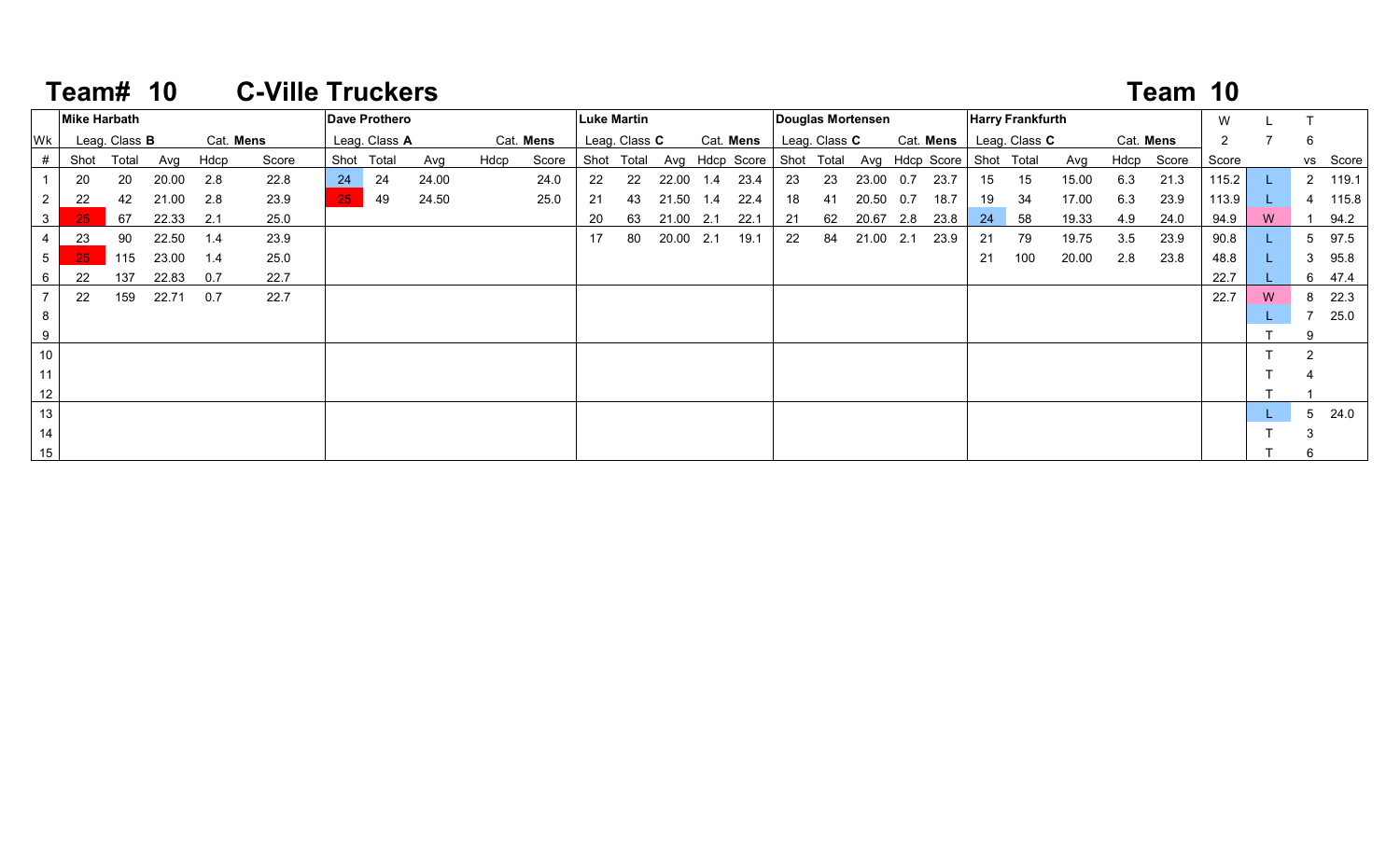|    | Team# 13            |               |       |           | <b>Klucks Four</b> |    |                      |       |      |           |                 |                |       |                 |                |            |                     |           |           |                |                       |      |            | Team 13 |       |    |    |          |
|----|---------------------|---------------|-------|-----------|--------------------|----|----------------------|-------|------|-----------|-----------------|----------------|-------|-----------------|----------------|------------|---------------------|-----------|-----------|----------------|-----------------------|------|------------|---------|-------|----|----|----------|
|    | <b>Bill Brylski</b> |               |       |           |                    |    | <b>Scott Schlund</b> |       |      |           |                 | Monica Schlund |       |                 |                |            | <b>Todd Kostuck</b> |           |           |                | <b>Kaylee Fandrey</b> |      |            |         | W     |    |    |          |
| Wk |                     | Leag. Class C |       | Cat. Mens |                    |    | Leag. Class D        |       |      | Cat. Mens |                 | Leag. Class E  |       |                 | Cat. Ladys     |            | Leag. Class C       |           |           | Cat. Mens      | Leag. Class E         |      | Cat. Ladys |         | 6     | 3  | 6  |          |
| #  | Shot                | Total         | Avg   | Hdcp      | Score              |    | Shot Total           | Avg   | Hdcp | Score     |                 | Shot Total     |       |                 | Avg Hdcp Score | Shot Total |                     |           |           | Avg Hdcp Score | Shot Total            | Avg  | Hdcp       | Score   | Score |    |    | vs Score |
|    | 19                  | 19            | 19.00 | 3.5       | 22.5               | 19 | 19                   | 19.00 | 3.5  | 22.5      |                 |                | 7.00  | 12              | 18.9           | 19         | 19                  |           | 19.00 3.5 | 22.5           |                       | 7.00 | 11.9       | 18.9    | 105.3 | W  |    | 20 89.4  |
|    | 21                  | 40            | 20.00 | 3.5       | 23.9               | 16 | 35                   | 17.50 | 3.5  | 19.5      | 15              | 22             | 11.00 | 12 <sup>°</sup> | 23.9           | 20         | 39                  | 19.50 3.5 |           | 23.5           |                       |      | 11.9       |         | 90.8  | L. |    | 19 118.7 |
| 3  | 20                  | 60            | 20.00 | 2.8       | 22.8               | 19 | 54                   | 18.00 | 4.9  | 23.9      | 17              | 39             | 13.00 | 9.1             | 23.9           | 18         | 57                  |           | 19.00 3.5 | 21.5           |                       |      |            |         | 92.1  | W  |    | 22 72.3  |
|    | 18                  | 78            | 19.50 | 2.8       | 20.8               | 16 | 70                   | 17.50 | 4.2  | 20.2      | 12 <sup>2</sup> | 51             | 12.75 | 7.7             | 19.7           | 17         | 74                  | 18.50 3.5 |           | 20.5           |                       |      |            |         | 81.2  |    |    | 14 110.8 |
| 5  | 17                  | 95            | 19.00 | 3.5       | 20.5               | 19 | 89                   | 17.80 | 4.9  | 23.9      |                 |                |       |                 |                | 20         | 94                  | 18.80 4.2 |           | 23.9           |                       |      |            |         | 68.3  |    | 16 | 95.9     |
| 6  | 22                  | 117           | 19.50 | 3.5       | 23.9               | 14 | 103                  | 17.17 | 4.2  | 18.2      |                 |                |       |                 |                | 22         | 116                 | 19.33 3.5 |           | 23.9           |                       |      |            |         | 66.0  | W  | 21 |          |
|    | 17                  | 134           | 19.14 | 3.5       | 20.5               | 20 | 123                  | 17.57 | 4.9  | 23.9      |                 |                |       |                 |                | 18         | 134                 | 19.14 3.5 |           | 21.5           |                       |      |            |         | 65.9  | W  |    | 17 47.1  |
| 8  | 18                  | 152           | 19.00 | 3.5       | 21.5               | 13 | 136                  | 17.00 | 4.2  | 17.2      |                 |                |       |                 |                | 20         | 154                 | 19.25 3.5 |           | 23.5           |                       |      |            |         | 62.2  | W  | 15 |          |
| 9  | 21                  | 173           | 19.22 | 3.5       | 23.9               | 17 | 153                  | 17.00 | 4.9  | 21.9      |                 |                |       |                 |                |            |                     |           |           |                |                       |      |            |         | 45.8  | W  | 18 |          |
| 10 |                     |               |       |           |                    |    |                      |       |      |           |                 |                |       |                 |                |            |                     |           |           |                |                       |      |            |         |       |    | 20 |          |
| 11 |                     |               |       |           |                    |    |                      |       |      |           |                 |                |       |                 |                |            |                     |           |           |                |                       |      |            |         |       |    | 19 |          |
| 12 |                     |               |       |           |                    |    |                      |       |      |           |                 |                |       |                 |                |            |                     |           |           |                |                       |      |            |         |       |    | 22 |          |
| 13 |                     |               |       |           |                    |    |                      |       |      |           |                 |                |       |                 |                |            |                     |           |           |                |                       |      |            |         |       |    | 14 |          |
| 14 |                     |               |       |           |                    |    |                      |       |      |           |                 |                |       |                 |                |            |                     |           |           |                |                       |      |            |         |       |    | 16 |          |
| 15 |                     |               |       |           |                    |    |                      |       |      |           |                 |                |       |                 |                |            |                     |           |           |                |                       |      |            |         |       |    | 21 |          |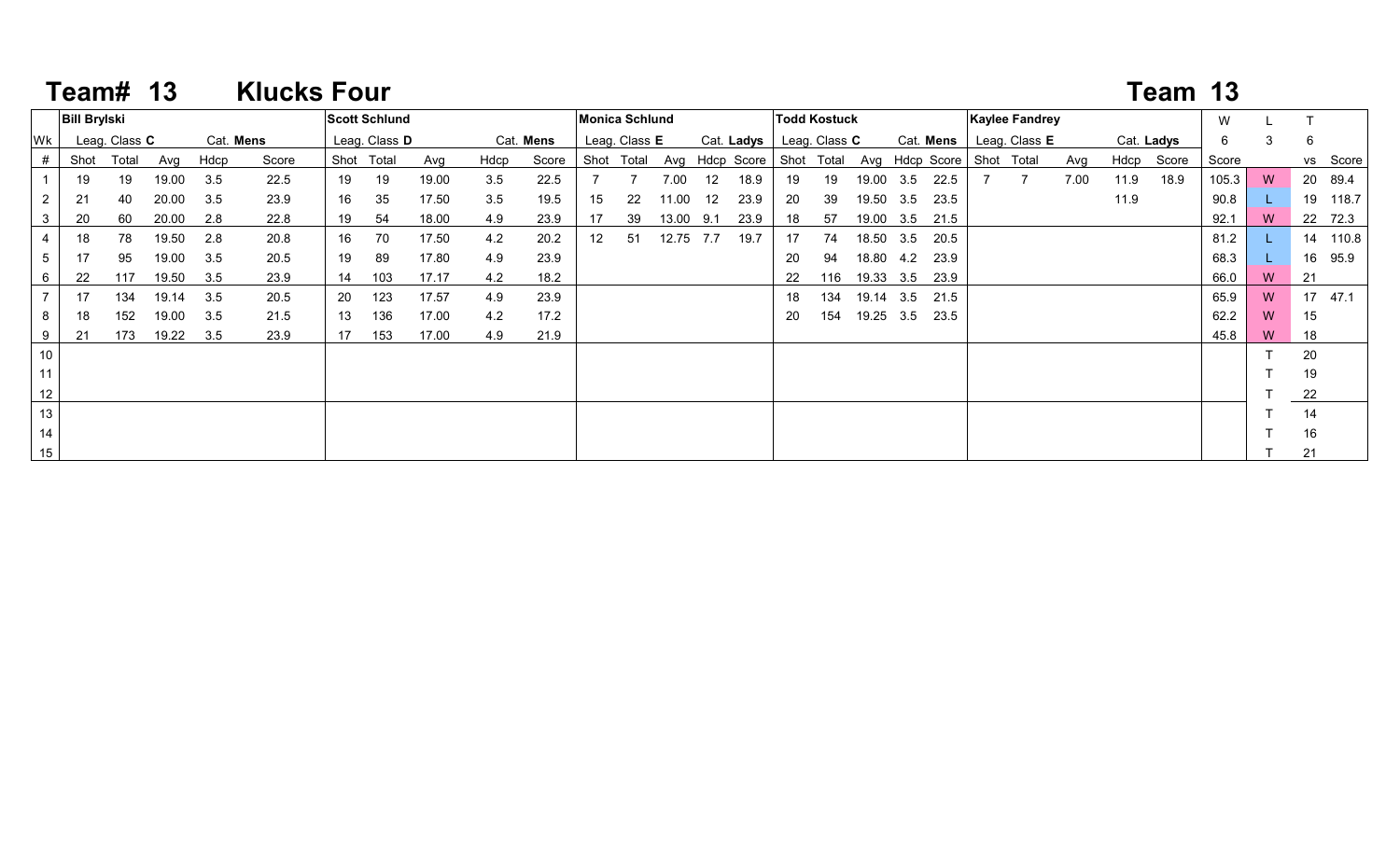|                | Team# |                      | 14    |           | TAC#1 |    |                        |       |             |           |    |                         |           |                                                     |    |                      |           |     |           |    |                            |       |      | Team 14   |       |                |    |          |
|----------------|-------|----------------------|-------|-----------|-------|----|------------------------|-------|-------------|-----------|----|-------------------------|-----------|-----------------------------------------------------|----|----------------------|-----------|-----|-----------|----|----------------------------|-------|------|-----------|-------|----------------|----|----------|
|                |       | Nick Jarntowski      |       |           |       |    | <b>Gary Jarntowski</b> |       |             |           |    | <b>Tim Christiansen</b> |           |                                                     |    | Jon Aschbenner       |           |     |           |    | <b>Ashley Christiansen</b> |       |      |           | W     |                |    |          |
| Wk             |       | Leag. Class <b>C</b> |       | Cat. Mens |       |    | Leag. Class E          |       |             | Cat. Mens |    | Leag. Class <b>D</b>    |           | Cat. Mens                                           |    | Leag. Class <b>B</b> |           |     | Cat. Mens |    | Leag. Class <b>E</b>       |       |      | Cat. Mens | 5     | $\overline{2}$ | -8 |          |
|                | Shot  | Total                | Avg   | Hdcp      | Score |    | Shot Total             | Avg   | Hdcp        | Score     |    | Shot Total              |           | Avg Hdcp Score Shot Total Avg Hdcp Score Shot Total |    |                      |           |     |           |    |                            | Avg   | Hdcp | Score     | Score |                |    | vs Score |
|                | 21    | 21                   | 21.00 | 2.1       | 23.1  |    |                        | 7.00  | 11.9        | 18.9      | 18 | 18                      | 18.00 4.2 | 22.2                                                | 21 | -21                  | 21.00     | 2.1 | 23.1      | 11 | 11                         | 11.00 | 9.1  | 20.1      | 107.4 | W              |    | 22 93.6  |
| $\overline{2}$ | 17    | 38                   | 19.00 | 2.1       | 19.1  | 15 | 22                     | 11.00 | 11.9        | 23.9      | 21 | 39                      | 19.50 4.2 | 23.9                                                | 18 | 39                   | 19.50 2.1 |     | 20.1      | 11 | 22                         | 11.00 | 9.1  | 20.1      | 107.1 |                |    | 21 111.5 |
|                | 22    | 60                   | 20.00 | 3.5       | 23.9  | 21 | 43                     | 14.33 | 9.1         | 23.9      | 18 | 57                      | 19.00 3.5 | 21.5                                                | 25 | 64                   | 21.33 3.5 |     | 25.0      | 20 | 42                         | 14.00 | 9.1  | 23.9      | 118.2 | W              |    | 16 106.3 |
|                | 22    | 82                   | 20.50 | 2.8       | 23.9  | 9  | 52                     | 13.00 | $7^{\circ}$ | 16.0      | 21 | 78                      | 19.50 3.5 | 23.9                                                | 24 | 88                   | 22.00 2.1 |     | 24.0      | 16 | 58                         | 14.50 |      | 23.0      | 110.8 | W              |    | 13 81.2  |
| 5              |       |                      |       |           |       | 13 | 65                     | 13.00 | 7.7         | 20.7      | 23 | 101                     | 20.20 3.5 | 23.9                                                | 24 | 112                  | 22.40 1.4 |     | 24.0      | 13 | 71                         | 14.20 |      | 20.0      | 88.6  | W              |    | 17 73.7  |
| 6              |       |                      |       |           |       | 18 | 83                     | 13.83 | 7.7         | 23.9      |    |                         |           |                                                     |    |                      |           |     |           |    |                            |       |      |           | 23.9  | W              | 15 |          |
|                |       |                      |       |           |       |    |                        |       |             |           |    |                         |           |                                                     |    |                      |           |     |           |    |                            |       |      |           |       |                | 18 |          |
| 8              |       |                      |       |           |       |    |                        |       |             |           |    |                         |           |                                                     |    |                      |           |     |           |    |                            |       |      |           |       |                |    | 20 24.0  |
|                |       |                      |       |           |       |    |                        |       |             |           |    |                         |           |                                                     |    |                      |           |     |           |    |                            |       |      |           |       |                | 19 |          |
| 10             |       |                      |       |           |       |    |                        |       |             |           |    |                         |           |                                                     |    |                      |           |     |           |    |                            |       |      |           |       |                | 22 |          |
| 11             |       |                      |       |           |       |    |                        |       |             |           |    |                         |           |                                                     |    |                      |           |     |           |    |                            |       |      |           |       |                | 21 |          |
| 12             |       |                      |       |           |       |    |                        |       |             |           |    |                         |           |                                                     |    |                      |           |     |           |    |                            |       |      |           |       |                | 16 |          |
| 13             |       |                      |       |           |       |    |                        |       |             |           |    |                         |           |                                                     |    |                      |           |     |           |    |                            |       |      |           |       |                | 13 |          |
| 14             |       |                      |       |           |       |    |                        |       |             |           |    |                         |           |                                                     |    |                      |           |     |           |    |                            |       |      |           |       |                | 17 |          |
| 15             |       |                      |       |           |       |    |                        |       |             |           |    |                         |           |                                                     |    |                      |           |     |           |    |                            |       |      |           |       |                | 15 |          |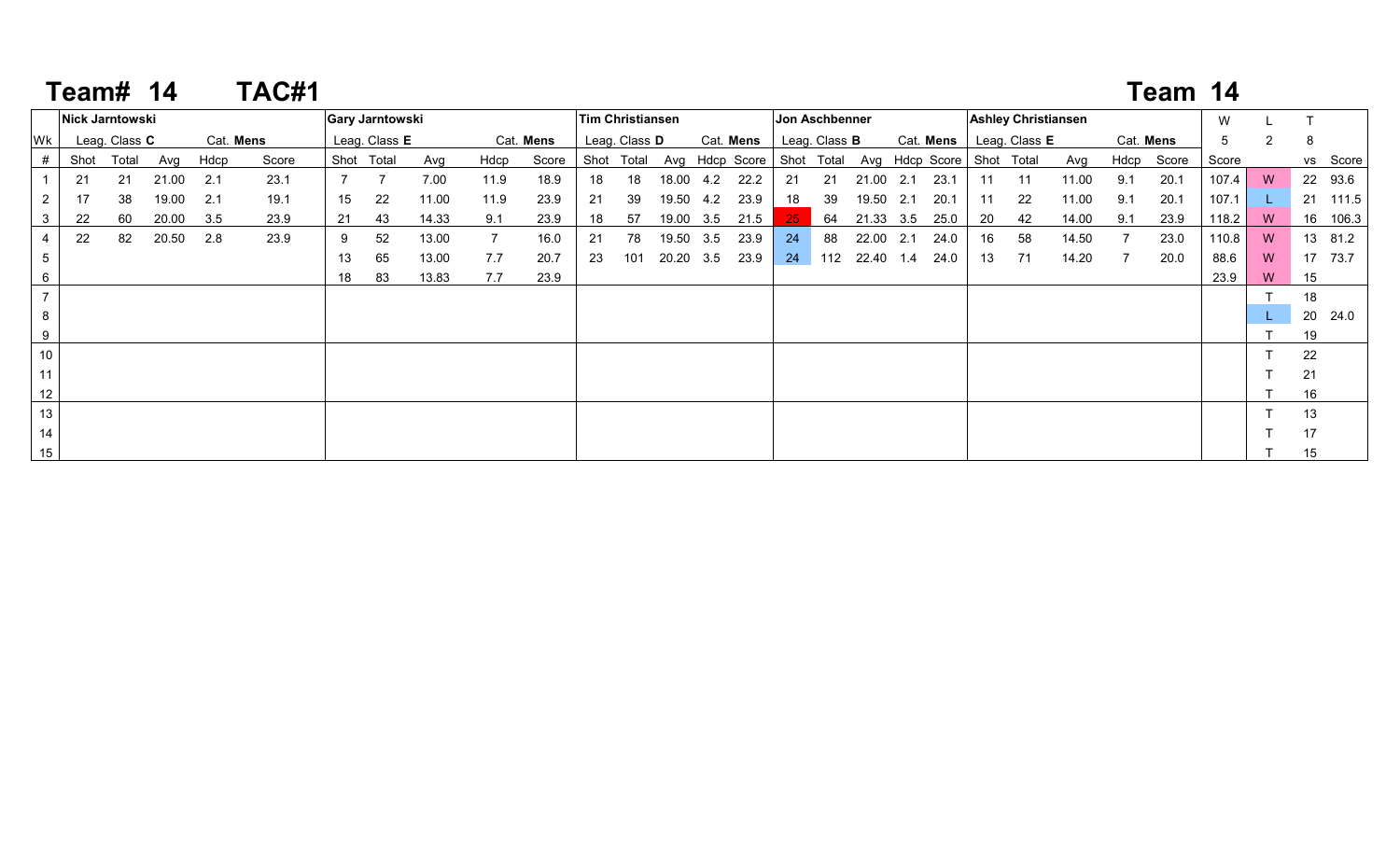|                 | <b>Team# 15</b>     |                      |       |           | TAC#2 |                         |               |       |      |           |     |                      |           |     |                                                     |                     |                      |           |      |    |                       |       |      | Team 15    |                |   |    |          |
|-----------------|---------------------|----------------------|-------|-----------|-------|-------------------------|---------------|-------|------|-----------|-----|----------------------|-----------|-----|-----------------------------------------------------|---------------------|----------------------|-----------|------|----|-----------------------|-------|------|------------|----------------|---|----|----------|
|                 | <b>Tony Collelo</b> |                      |       |           |       | <b>Dominick Collelo</b> |               |       |      |           |     | <b>Vince Collelo</b> |           |     |                                                     | <b>Scott Bagley</b> |                      |           |      |    | <b>Preston Bagley</b> |       |      |            | W              |   |    |          |
| Wk              |                     | Leag. Class <b>B</b> |       | Cat. Mens |       |                         | Leag. Class C |       |      | Cat. Mens |     | Leag. Class D        |           |     | Cat. Mens                                           |                     | Leag. Class <b>D</b> | Cat.      |      |    | Leag. Class E         |       | Cat. |            | $\overline{2}$ |   | 6  |          |
| #               | Shot                | Total                | Avg   | Hdcp      | Score |                         | Shot Total    | Avg   | Hdcp | Score     |     | Shot Total           |           |     | Avg Hdcp Score Shot Total Avg Hdcp Score Shot Total |                     |                      |           |      |    |                       | Avg   |      | Hdcp Score | Score          |   |    | vs Score |
|                 | 22                  | 22                   | 22.00 | 1.4       | 23.4  | 23                      | 23            | 23.00 | 0.7  | 23.7      | -21 | 21                   | 21.00 2.1 |     | 23.1                                                | 17                  | 17                   | 17.00 4.9 | 21.9 | 15 | 15                    | 15.00 | 6.3  | 21.3       | 113.4          |   |    | 21 119.4 |
| $\overline{2}$  | 22                  | 44                   | 22.00 | 1.4       | 23.4  | 24                      | 47            | 23.50 | 0.7  | 24.0      | -20 | 41                   | 20.50     | 2.1 | 22.1                                                | 14                  | -31                  | 15.50 4.9 | 18.9 | 15 | 30                    | 15.00 | 6.3  | 21.3       | 109.7          | W |    | 18 47.4  |
| 3               | 24                  | 68                   | 22.67 | 1.4       | 24.0  | 19                      | 66            | 22.00 | 0.7  | 19.7      | 20  | 61                   | 20.33 2.8 |     | 22.8                                                | 18                  | 49                   | 16.33 6.3 | 23.9 | 15 | 45                    | 15.00 | 6.3  | 21.3       | 111.7          | W |    | 20 94.0  |
| $\overline{4}$  | 21                  | 89                   | 22.25 | 0.7       | 21.7  | 20                      | 86            | 21.50 | 1.4  | 21.4      | 18  | 79                   | 19.75 2.8 |     | 20.8                                                |                     |                      |           |      | 18 | 63                    | 15.75 | 6.3  | 23.9       | 87.8           |   |    | 19 114.7 |
| $5\phantom{.0}$ |                     |                      |       |           |       |                         |               |       |      |           |     |                      |           |     |                                                     |                     |                      |           |      | 13 | 76                    | 15.20 | 5.6  | 18.6       | 18.6           |   |    | 22 71.4  |
| $6\phantom{.}6$ |                     |                      |       |           |       |                         |               |       |      |           |     |                      |           |     |                                                     |                     |                      |           |      |    |                       |       |      |            |                |   |    | 14 23.9  |
| $\overline{7}$  |                     |                      |       |           |       |                         |               |       |      |           |     |                      |           |     |                                                     |                     |                      |           |      |    |                       |       |      |            |                |   |    | 16 72.8  |
| 8               |                     |                      |       |           |       |                         |               |       |      |           |     |                      |           |     |                                                     |                     |                      |           |      |    |                       |       |      |            |                |   |    | 13 62.2  |
| 9               |                     |                      |       |           |       |                         |               |       |      |           |     |                      |           |     |                                                     |                     |                      |           |      |    |                       |       |      |            |                |   |    | 17 24.0  |
| 10              |                     |                      |       |           |       |                         |               |       |      |           |     |                      |           |     |                                                     |                     |                      |           |      |    |                       |       |      |            |                |   | 21 |          |
| 11              |                     |                      |       |           |       |                         |               |       |      |           |     |                      |           |     |                                                     |                     |                      |           |      |    |                       |       |      |            |                |   | 18 |          |
| 12              |                     |                      |       |           |       |                         |               |       |      |           |     |                      |           |     |                                                     |                     |                      |           |      |    |                       |       |      |            |                |   | 20 |          |
| 13              |                     |                      |       |           |       |                         |               |       |      |           |     |                      |           |     |                                                     |                     |                      |           |      |    |                       |       |      |            |                |   | 19 |          |
| 14              |                     |                      |       |           |       |                         |               |       |      |           |     |                      |           |     |                                                     |                     |                      |           |      |    |                       |       |      |            |                |   | 22 |          |
| 15              |                     |                      |       |           |       |                         |               |       |      |           |     |                      |           |     |                                                     |                     |                      |           |      |    |                       |       |      |            |                |   | 14 |          |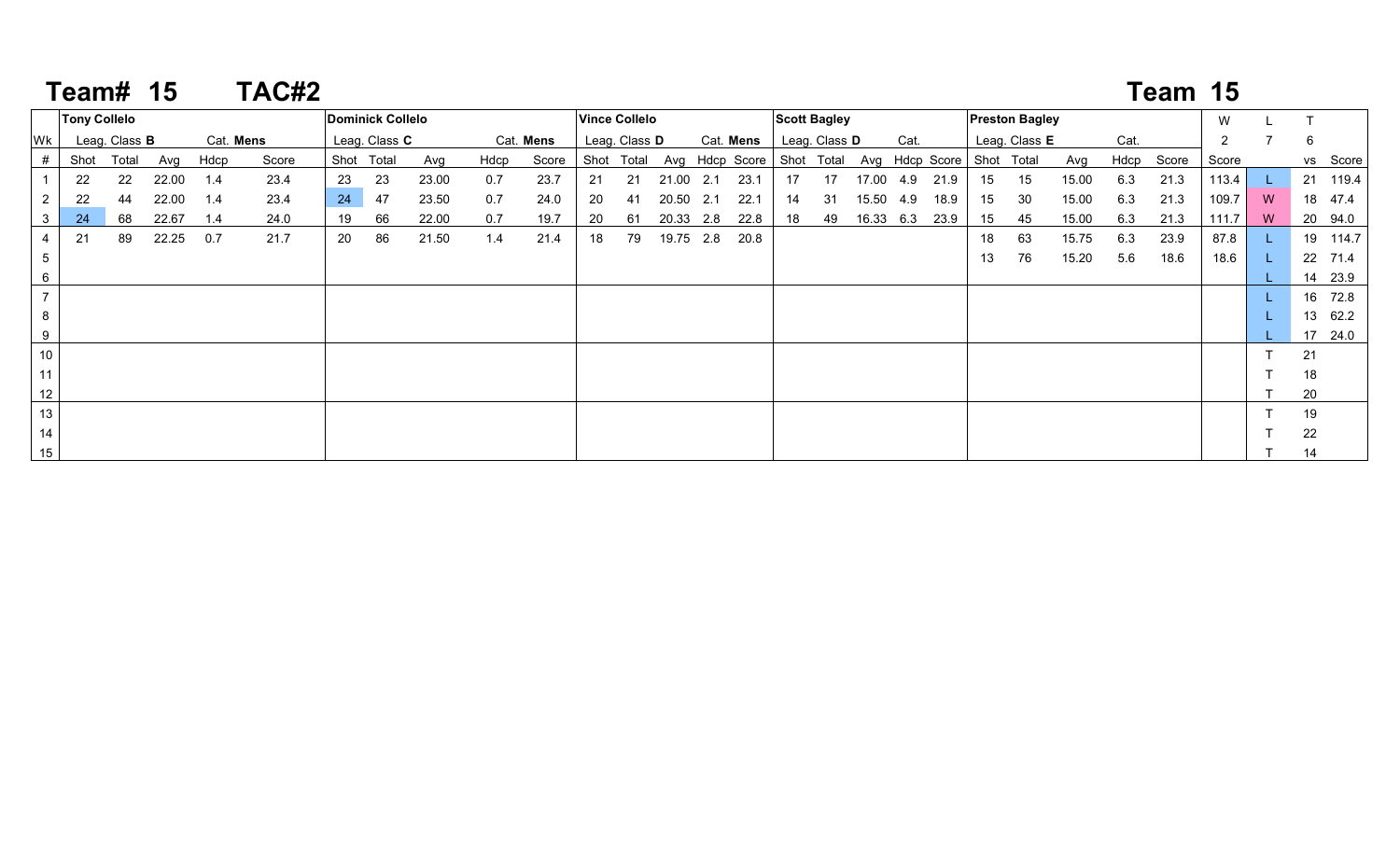|                      | <b>Team# 16</b> |               |       |      | <b>Van Ert II</b> |                  |                      |       |      |                 |    |               |           |     |                                          |                       |               |           |     |           |            |                      |       |     | Team 16    |       |          |    |          |
|----------------------|-----------------|---------------|-------|------|-------------------|------------------|----------------------|-------|------|-----------------|----|---------------|-----------|-----|------------------------------------------|-----------------------|---------------|-----------|-----|-----------|------------|----------------------|-------|-----|------------|-------|----------|----|----------|
|                      | Dan Pupp        |               |       |      |                   | <b>Evan Pupp</b> |                      |       |      |                 |    | Bob Van Ert   |           |     |                                          | <b>Matt Spaulding</b> |               |           |     |           |            | <b>Adam Lepak</b>    |       |     |            | W     |          |    |          |
| Wk                   |                 | Leag. Class C |       |      | Cat. Mens         |                  | Leag. Class <b>B</b> |       |      | Cat. <b>Jr.</b> |    | Leag. Class D |           |     | Cat. Mens                                |                       | Leag. Class C |           |     | Cat. Mens |            | Leag. Class <b>D</b> |       |     | Cat. Mens  | 8     | 2        | 5  |          |
|                      | Shot            | Total         | Avg   | Hdcp | Score             |                  | Shot Total           | Avg   | Hdcp | Score           |    | Shot Total    |           |     | Avg Hdcp Score Shot Total Avg Hdcp Score |                       |               |           |     |           | Shot Total |                      | Avg   |     | Hdcp Score | Score |          |    | vs Score |
|                      | 22              | 22            | 22.00 | 1.4  | 23.4              | 22               | 22                   | 22.00 | 1.4  | 23.4            | 21 | 21            | 21.00 2.1 |     | 23.1                                     | 18                    | 18            | 18.00     | 4.2 | 22.2      | 16         | 16                   | 16.00 | 5.6 | 21.6       | 113.7 |          |    | 19 120.5 |
| $\mathbf{2}^{\circ}$ | 24              | 46            | 23.00 | 1.4  | 24.0              | 24               | 46                   | 23.00 | 1.4  | 24.0            | 20 | 41            | 20.50     | 2.1 | 22.1                                     | 21                    | 39            | 19.50     | 4.2 | 23.9      | 20         | 36                   | 18.00 | 5.6 | 23.9       | 117.9 | <b>W</b> |    | 22 71.8  |
| 3                    | 17              | 63            | 21.00 | 0.7  | 17.7              | 23               | 69                   | 23.00 | 0.7  | 23.7            | 16 | 57            | 19.00     | 2.8 | 18.8                                     | 23                    | 62            | 20.67     | 3.5 | 23.9      | 18         | 54                   | 18.00 | 4.2 | 22.2       | 106.3 |          |    | 14 118.2 |
|                      | 21              | 84            | 21.00 | 2.1  | 23.1              | 23               | 92                   | 23.00 | 0.7  | 23.7            | 21 | 78            | 19.50     | 3.5 | 23.9                                     | 19                    | 81            | 20.25     | 2.1 | 21.1      | 23         | 77                   | 19.25 | 4.2 | 23.9       | 115.7 | W        |    | 21 22.8  |
| 5                    | 21              | 105           | 21.00 | 2.1  | 23.1              | 25               | 117                  | 23.40 | 0.7  | 25.0            |    |               |           |     |                                          | 22                    | 103           | 20.60     | 2.8 | 23.9      | 21         | 98                   | 19.60 | 3.5 | 23.9       | 95.9  | W        |    | 13 68.3  |
| 6                    | 21              | 126           | 21.00 | 2.1  | 23.1              |                  | 142                  | 23.67 | 0.7  | 25.0            |    |               |           |     |                                          | 21                    | 124           | 20.67     | 2.1 | 23.1      | 15         | 113                  | 18.83 | 2.8 | 17.8       | 89.0  | W        |    | 17 43.4  |
|                      | 22              | 148           | 21.14 | 2.1  | 23.9              | 25               | 167                  | 23.86 |      | 25.0            |    |               |           |     |                                          | 22                    | 146           | 20.86 2.1 |     | 23.9      |            |                      |       |     |            | 72.8  | W        | 15 |          |
| 8                    |                 |               |       |      |                   | 23               | 190                  | 23.75 |      | 23.0            |    |               |           |     |                                          | 23                    | 169           | 21.13     | 2.1 | 23.9      |            |                      |       |     |            | 46.9  | W        | 18 |          |
| 9                    |                 |               |       |      |                   |                  |                      |       |      |                 |    |               |           |     |                                          |                       | 194           | 21.56 2.1 |     | 25.0      |            |                      |       |     |            | 25.0  | W        | 20 |          |
| 10                   |                 |               |       |      |                   |                  |                      |       |      |                 |    |               |           |     |                                          | 21                    | 215           | 21.50 1.4 |     | 22.4      |            |                      |       |     |            | 22.4  | W        | 19 |          |
| 11                   |                 |               |       |      |                   |                  |                      |       |      |                 |    |               |           |     |                                          |                       |               |           |     |           |            |                      |       |     |            |       |          | 22 |          |
| 12 <sub>2</sub>      |                 |               |       |      |                   |                  |                      |       |      |                 |    |               |           |     |                                          |                       |               |           |     |           |            |                      |       |     |            |       |          | 14 |          |
| 13                   |                 |               |       |      |                   |                  |                      |       |      |                 |    |               |           |     |                                          |                       |               |           |     |           |            |                      |       |     |            |       |          | 21 |          |
| 14                   |                 |               |       |      |                   |                  |                      |       |      |                 |    |               |           |     |                                          |                       |               |           |     |           |            |                      |       |     |            |       |          | 13 |          |
| 15                   |                 |               |       |      |                   |                  |                      |       |      |                 |    |               |           |     |                                          |                       |               |           |     |           |            |                      |       |     |            |       |          | 17 |          |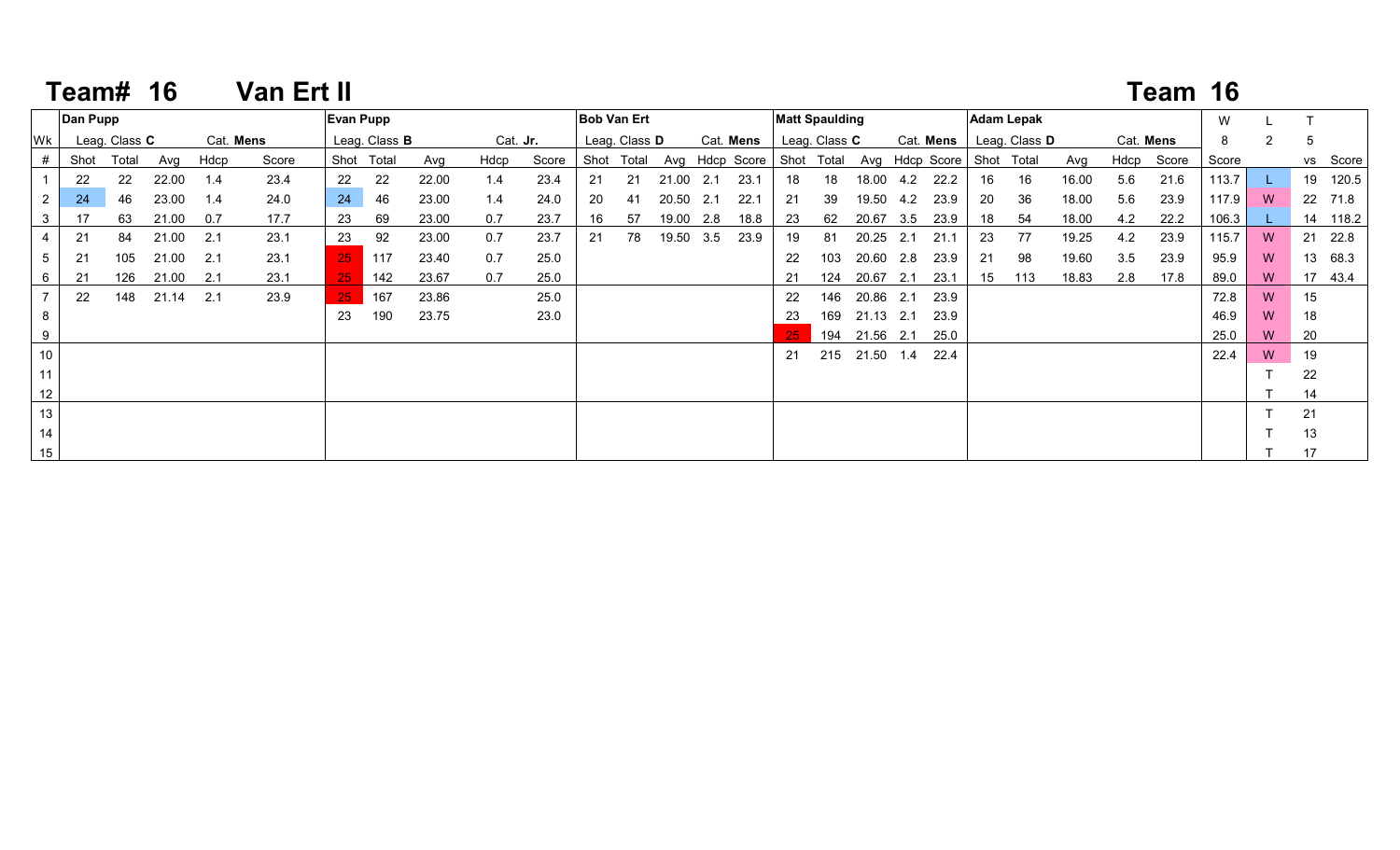|                 | Team# 17           |                      |       |           | <b>Freddy's</b> |    |                      |       |      |           |                    |                      |           |           |                      |                      |       |                                                                |                   |    |       |     | Team 17    |       |   |    |          |
|-----------------|--------------------|----------------------|-------|-----------|-----------------|----|----------------------|-------|------|-----------|--------------------|----------------------|-----------|-----------|----------------------|----------------------|-------|----------------------------------------------------------------|-------------------|----|-------|-----|------------|-------|---|----|----------|
|                 | <b>Nick Bricko</b> |                      |       |           |                 |    | <b>Benji Miller</b>  |       |      |           | <b>Paul Bricko</b> |                      |           |           | <b>Jerry Krueger</b> |                      |       |                                                                | <b>Rod Bricko</b> |    |       |     |            | W     |   |    |          |
| lWk.            |                    | Leag. Class <b>B</b> |       | Cat. Mens |                 |    | Leag. Class <b>B</b> |       |      | Cat. Mens |                    | Leag. Class <b>C</b> |           | Cat. Mens |                      | Leag. Class <b>A</b> |       | Cat. Mens   Leag. Class B                                      |                   |    |       |     | Cat. Mens  | 5     |   | 6  |          |
|                 | Shot               | Total                | Avg   | Hdcp      | Score           |    | Shot Total           | Avg   | Hdcp | Score     |                    |                      |           |           |                      |                      |       | Shot Total Avg Hdcp Score Shot Total Avg Hdcp Score Shot Total |                   |    | Avg   |     | Hdcp Score | Score |   |    | vs Score |
|                 | -24                | 24                   | 24.00 |           | 24.0            | 23 | 23                   | 23.00 | 0.7  | 23.7      | 20                 | 20                   | 20.00 2.8 | 22.8      | $25 -$               | 25                   | 25.00 | 25.0                                                           | 24                | 24 | 24.00 |     | 24.0       | 119.5 | W |    | 18 45.9  |
| 2               | 22                 | 46                   | 23.00 |           | 22.0            | 20 | 43                   | 21.50 | 0.7  | 20.7      | 22                 | 42                   | 21.00 2.8 | 23.9      | 24                   | 49                   | 24.50 | 24.0                                                           | 22                | 46 | 23.00 |     | 22.0       | 112.6 | W |    | 20 90.9  |
| 3               | 23                 | 69                   | 23.00 | 0.7       | 23.7            |    |                      |       |      |           | 23                 | 65                   | 21.67 2.1 | 23.9      | 24                   | 73                   | 24.33 | 24.0                                                           | 22                | 68 | 22.67 | 0.7 | 22.7       | 94.3  |   |    | 19 118.0 |
|                 | 22                 | 91                   | 22.75 | 0.7       | 22.7            |    |                      |       |      |           | 23                 | 88                   | 22.00 1.4 | 23.9      | 23                   | 96                   | 24.00 | 23.0                                                           | 22                | 90 | 22.50 | 0.7 | 22.7       | 92.3  | W |    | 22 70.1  |
|                 | 23                 | 114                  | 22.80 | 0.7       | 23.7            |    |                      |       |      |           | 25                 | 113                  | 22.60 1.4 | 25.0      | $25 -$               | 121                  | 24.20 | 25.0                                                           |                   |    |       |     |            | 73.7  |   |    | 14 88.6  |
| 6               | 23                 | 137                  | 22.83 | 0.7       | 23.7            |    |                      |       |      |           | 19                 | 132                  | 22.00 0.7 | 19.7      |                      |                      |       |                                                                |                   |    |       |     |            | 43.4  |   |    | 16 89.0  |
|                 | 23                 | 160                  | 22.86 | 0.7       | 23.7            |    |                      |       |      |           | 22                 | 154                  | 22.00 1.4 | 23.4      |                      |                      |       |                                                                |                   |    |       |     |            | 47.1  |   |    | 13 65.9  |
|                 | 24                 | 184                  | 23.00 | 0.7       | 24.0            |    |                      |       |      |           |                    |                      |           |           |                      |                      |       |                                                                |                   |    |       |     |            | 24.0  | W | 21 |          |
|                 | 24                 | 208                  | 23.11 | 0.7       | 24.0            |    |                      |       |      |           |                    |                      |           |           |                      |                      |       |                                                                |                   |    |       |     |            | 24.0  | W | 15 |          |
| 10 <sup>°</sup> |                    |                      |       |           |                 |    |                      |       |      |           |                    |                      |           |           |                      |                      |       |                                                                |                   |    |       |     |            |       |   | 18 |          |
| 11              |                    |                      |       |           |                 |    |                      |       |      |           |                    |                      |           |           |                      |                      |       |                                                                |                   |    |       |     |            |       |   | 20 |          |
| 12 <sup>°</sup> |                    |                      |       |           |                 |    |                      |       |      |           |                    |                      |           |           |                      |                      |       |                                                                |                   |    |       |     |            |       |   | 19 |          |
| 13              |                    |                      |       |           |                 |    |                      |       |      |           |                    |                      |           |           |                      |                      |       |                                                                |                   |    |       |     |            |       |   | 22 |          |
| 14              |                    |                      |       |           |                 |    |                      |       |      |           |                    |                      |           |           |                      |                      |       |                                                                |                   |    |       |     |            |       |   | 14 |          |
| 15              |                    |                      |       |           |                 |    |                      |       |      |           |                    |                      |           |           |                      |                      |       |                                                                |                   |    |       |     |            |       |   | 16 |          |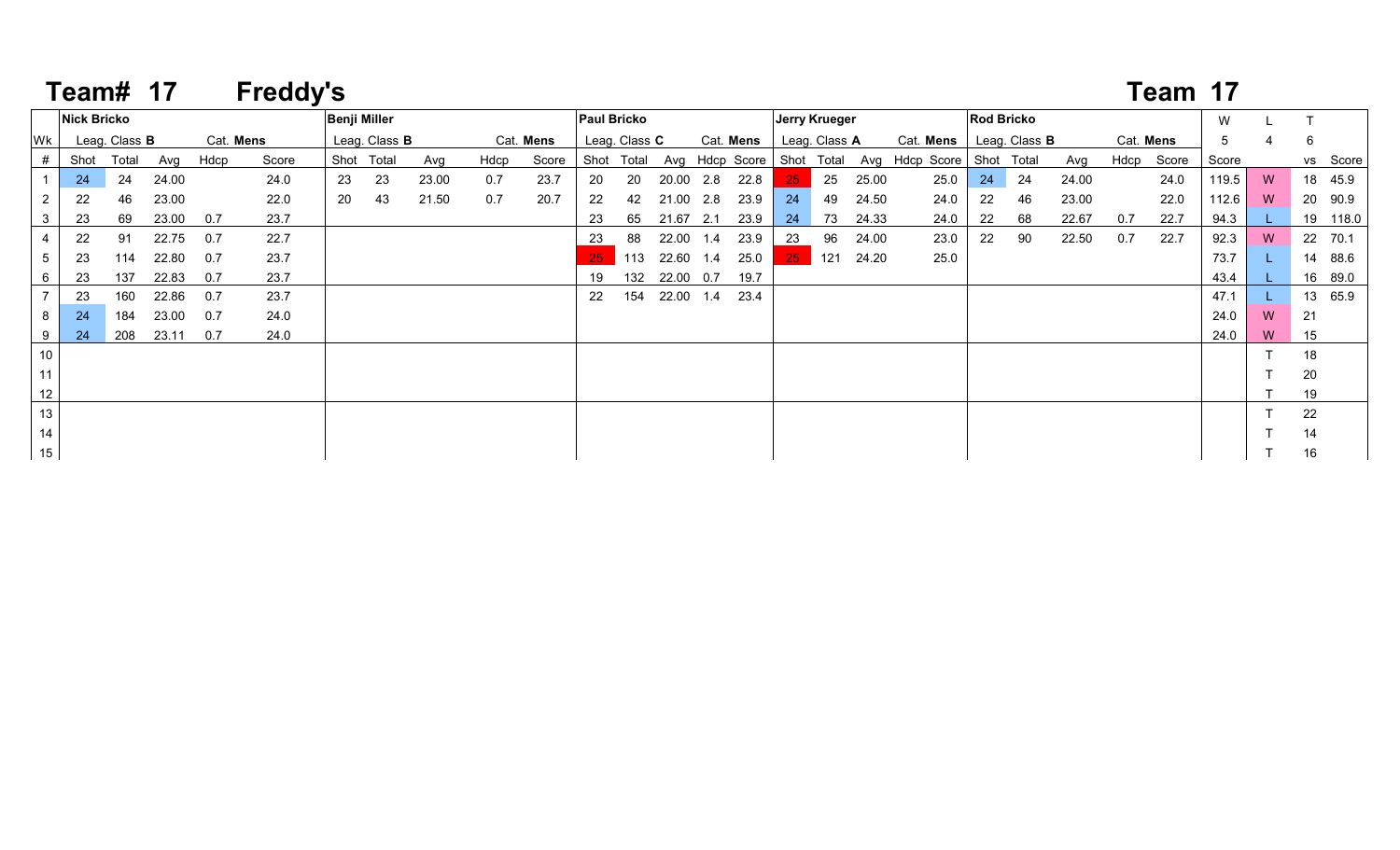|                 | <b>Team# 18</b> |                        |       |           | <b>CCT</b> |                     |     |      |           |                    |  |                             |    |               |                                                                |                     |     |            | Team 18 |       |   |    |          |
|-----------------|-----------------|------------------------|-------|-----------|------------|---------------------|-----|------|-----------|--------------------|--|-----------------------------|----|---------------|----------------------------------------------------------------|---------------------|-----|------------|---------|-------|---|----|----------|
|                 |                 | <b>Glenn Falkowski</b> |       |           |            | <b>Jake Wildeck</b> |     |      |           | <b>Tyler Berry</b> |  |                             |    | John Hunt     |                                                                | <b>Dean Jarnow</b>  |     |            |         | W     |   |    |          |
| Wk              |                 | Leag. Class A          |       | Cat. Mens |            | Leag. Class #DIV/0! |     |      | Cat. Mens |                    |  | Leag. Class ##### Cat. Mens |    | Leag. Class C | Cat. Mens                                                      | Leag. Class #DIV/0! |     | Cat. Mens  |         |       | 8 |    |          |
| #               | Shot            | Total                  | Avg   | Hdcp      | Score      | Shot Total          | Avg | Hdcp | Score     |                    |  |                             |    |               | Shot Total Avg Hdcp Score Shot Total Avg Hdcp Score Shot Total |                     | Avg | Hdcp Score |         | Score |   |    | vs Score |
|                 | 22              | 22                     | 22.00 | 1.4       | 23.4       |                     |     |      |           |                    |  |                             | 19 | 19            | 19.00 3.5 22.5                                                 |                     |     |            |         | 45.9  |   |    | 17 119.5 |
| $\overline{2}$  | 23              | 45                     | 22.50 | 1.4       | 23.9       |                     |     |      |           |                    |  |                             | 20 | 39            | 19.50 3.5 23.5                                                 |                     |     |            |         | 47.4  |   |    | 15 109.7 |
| $\mathbf{3}$    |                 |                        |       |           |            |                     |     |      |           |                    |  |                             | 24 |               | 63 21.00 3.5 24.0                                              |                     |     |            |         | 24.0  |   |    | 21 66.5  |
| $\overline{4}$  |                 |                        |       |           |            |                     |     |      |           |                    |  |                             |    |               |                                                                |                     |     |            |         |       |   |    | 20 91.0  |
| $5\phantom{.0}$ |                 |                        |       |           |            |                     |     |      |           |                    |  |                             |    |               |                                                                |                     |     |            |         |       |   |    | 19 120.3 |
| 6               |                 |                        |       |           |            |                     |     |      |           |                    |  |                             |    |               |                                                                |                     |     |            |         |       |   |    | 22 48.7  |
| $\overline{7}$  |                 |                        |       |           |            |                     |     |      |           |                    |  |                             |    |               |                                                                |                     |     |            |         |       |   | 14 |          |
| 8               |                 |                        |       |           |            |                     |     |      |           |                    |  |                             |    |               |                                                                |                     |     |            |         |       |   |    | 16 46.9  |
| 9               |                 |                        |       |           |            |                     |     |      |           |                    |  |                             |    |               |                                                                |                     |     |            |         |       |   |    | 13 45.8  |
| $10\,$          |                 |                        |       |           |            |                     |     |      |           |                    |  |                             |    |               |                                                                |                     |     |            |         |       |   | 17 |          |
| 11              |                 |                        |       |           |            |                     |     |      |           |                    |  |                             |    |               |                                                                |                     |     |            |         |       |   | 15 |          |
| 12              |                 |                        |       |           |            |                     |     |      |           |                    |  |                             |    |               |                                                                |                     |     |            |         |       |   | 21 |          |
| 13              |                 |                        |       |           |            |                     |     |      |           |                    |  |                             |    |               |                                                                |                     |     |            |         |       |   | 20 |          |
| 14              |                 |                        |       |           |            |                     |     |      |           |                    |  |                             |    |               |                                                                |                     |     |            |         |       |   | 19 |          |
| 15              |                 |                        |       |           |            |                     |     |      |           |                    |  |                             |    |               |                                                                |                     |     |            |         |       |   | 22 |          |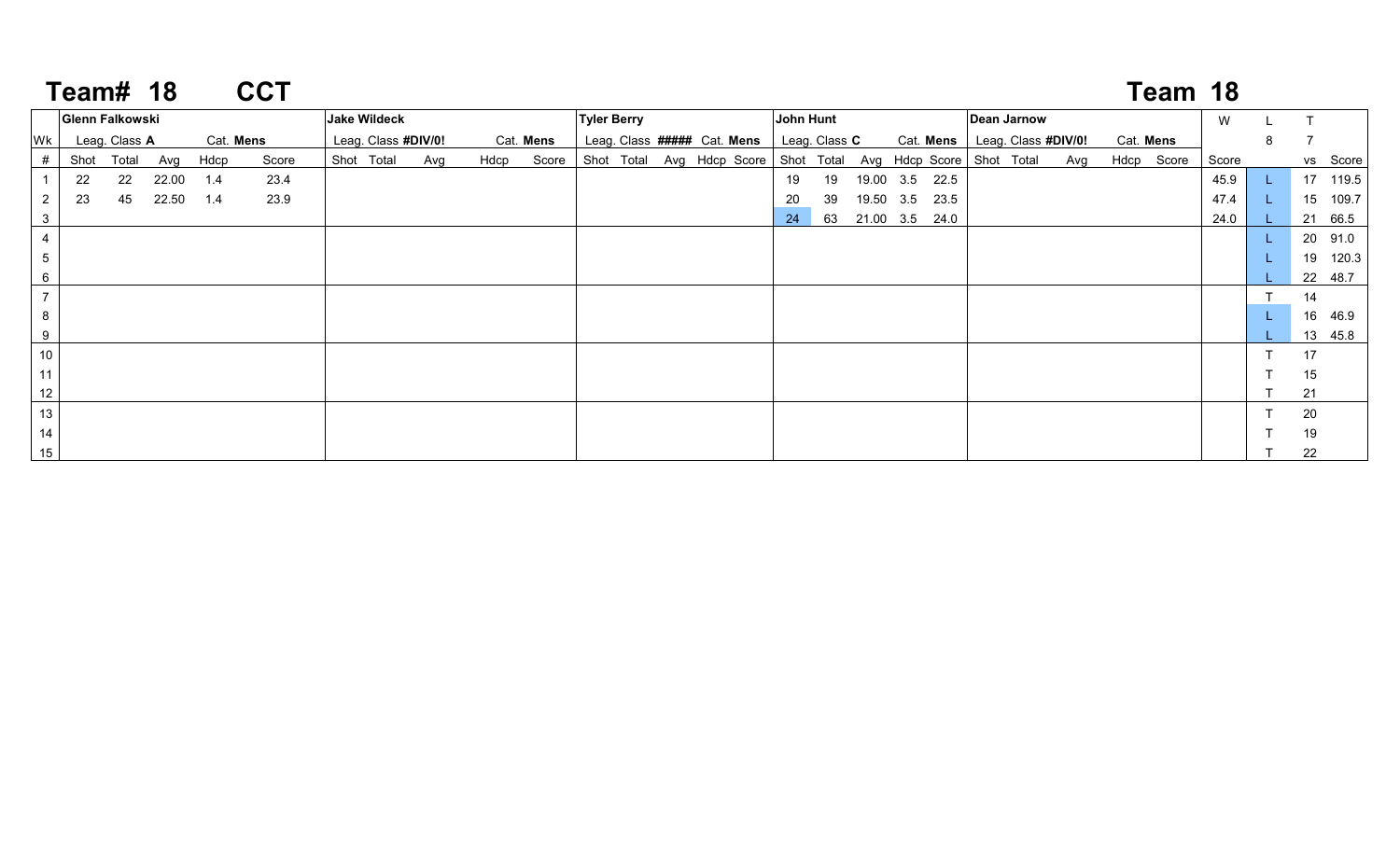## **19 Al Czervik Construction Team #19 Team#**

|                 | <b>Russ Slaby</b> |               |       |           |       |                 | <b>Bob Bushman</b>   |       |      |           | <b>Brad Nagel</b> |               |           |           | <b>Ron Wanta</b> |                |       |                                                         |                 | John Delap    |       |     |            | W     |                |            |
|-----------------|-------------------|---------------|-------|-----------|-------|-----------------|----------------------|-------|------|-----------|-------------------|---------------|-----------|-----------|------------------|----------------|-------|---------------------------------------------------------|-----------------|---------------|-------|-----|------------|-------|----------------|------------|
| <b>WK</b>       |                   | Leag. Class A |       | Cat. Mens |       |                 | Leag. Class <b>B</b> |       |      | Cat. Mens |                   | Leag. Class A |           | Cat. Mens |                  | Leag. Class AA |       | Cat. Mens                                               |                 | Leag. Class A |       |     | Cat. Mens  | 5     | $\overline{2}$ | 8          |
|                 | Shot              | Total         | Avg   | Hdcp      | Score |                 | Shot Total           | Avg   | Hdcp | Score     |                   | Shot Total    |           |           |                  |                |       | Avg Hdcp Score   Shot Total Avg Hdcp Score   Shot Total |                 |               | Avg   |     | Hdcp Score | Score |                | vs Score   |
|                 | 21                | 21            | 21.00 | 2.1       | 23.1  | 25 <sub>1</sub> | 25                   | 25.00 |      | 25.0      | 23                | 23            | 23.00 0.7 | 23.7      | -25.             | 25             | 25.00 | 25.0                                                    | 23              | 23            | 23.00 | 0.7 | 23.7       | 120.5 | W              | 16 113.7   |
| $2^{\circ}$     | 25                | 46            | 23.00 | 2.1       | 25.0  | 22              | 47                   | 23.50 |      | 22.0      | 25 <sub>1</sub>   | 48            | 24.00 0.7 | 25.0      | 24               | 49             | 24.50 | 24.0                                                    | 22              | 45            | 22.50 | 0.7 | 22.7       | 118.7 | W              | 13 90.8    |
| 3               | 24                | 70            | 23.33 | 0.7       | 24.0  | 24              | 71                   | 23.67 | 0.7  | 24.0      | 22                | 70            | 23.33     | 22.0      | 23               | 72             | 24.00 | 23.0                                                    | 25 <sub>1</sub> | 70            | 23.33 | 1.4 | 25.0       | 118.0 | W              | 17 94.3    |
|                 | 23                | 93            | 23.25 | 0.7       | 23.7  | 18              | 89                   | 22.25 |      | 18.0      | 24                | 94            | 23.50 0.7 | 24.0      | $25 -$           | 97             | 24.25 | 25.0                                                    | 24              | 94            | 23.50 | 0.7 | 24.0       | 114.7 | W              | 15 87.8    |
| 5               | 23                | 116           | 23.20 | 0.7       | 23.7  | 23              | 112                  | 22.40 | 1.4  | 23.9      | $25 -$            | 119           | 23.80 0.7 | 25.0      | $25 -$           | 122            | 24.40 | 25.0                                                    | 22              | 116           | 23.20 | 0.7 | 22.7       | 120.3 | W              | 18         |
| 6               | 24                | 140           | 23.33 | 0.7       | 24.0  | 21              | 133                  | 22.17 | 1.4  | 22.4      |                   |               |           |           |                  |                |       |                                                         | 25              | 141           | 23.50 | 0.7 | 25.0       | 71.4  |                | 20<br>95.3 |
|                 |                   |               |       |           |       |                 |                      |       |      |           |                   |               |           |           |                  |                |       |                                                         |                 |               |       |     |            |       |                | 21         |
| 8               |                   |               |       |           |       |                 |                      |       |      |           |                   |               |           |           |                  |                |       |                                                         |                 |               |       |     |            |       |                | 22         |
| 9               |                   |               |       |           |       |                 |                      |       |      |           |                   |               |           |           |                  |                |       |                                                         |                 |               |       |     |            |       |                | 14         |
| 10 <sup>1</sup> |                   |               |       |           |       |                 |                      |       |      |           |                   |               |           |           |                  |                |       |                                                         |                 |               |       |     |            |       |                | 16 22.4    |
| 11              |                   |               |       |           |       |                 |                      |       |      |           |                   |               |           |           |                  |                |       |                                                         |                 |               |       |     |            |       |                | 13         |
| 12              |                   |               |       |           |       |                 |                      |       |      |           |                   |               |           |           |                  |                |       |                                                         |                 |               |       |     |            |       |                | 17         |
| 13              |                   |               |       |           |       |                 |                      |       |      |           |                   |               |           |           |                  |                |       |                                                         |                 |               |       |     |            |       |                | 15         |
| 14              |                   |               |       |           |       |                 |                      |       |      |           |                   |               |           |           |                  |                |       |                                                         |                 |               |       |     |            |       |                | 18         |
| 15              |                   |               |       |           |       |                 |                      |       |      |           |                   |               |           |           |                  |                |       |                                                         |                 |               |       |     |            |       | 20             |            |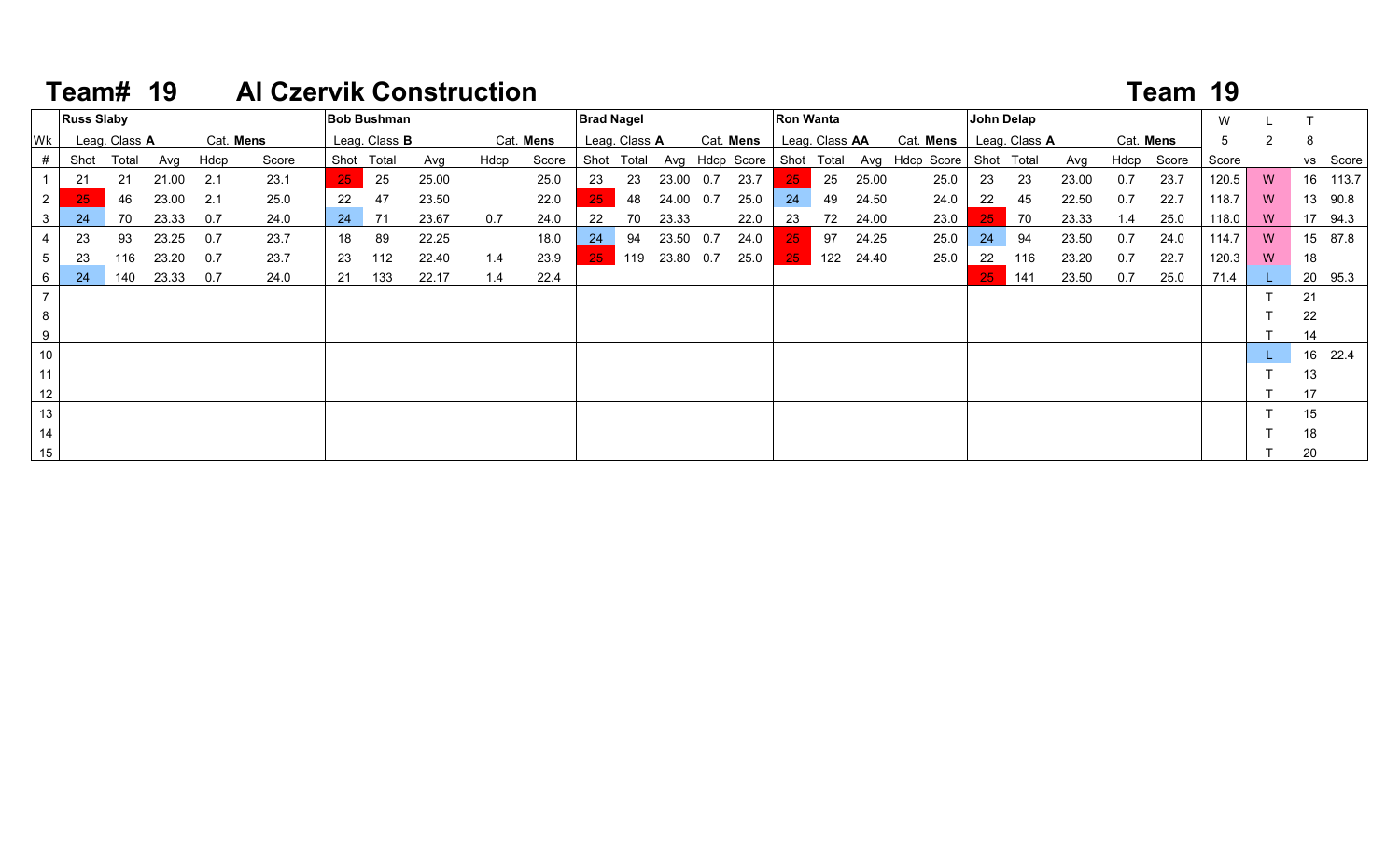# **20 Lambrecht Body and Paint Team #20 Team#**

|    |                        |                      |       |           | ____________ |    |                      | . <b>.</b> |      |           |     |                     |                  |           |                     |  |                                                                |             |                      |       |     |            |             |                |          |
|----|------------------------|----------------------|-------|-----------|--------------|----|----------------------|------------|------|-----------|-----|---------------------|------------------|-----------|---------------------|--|----------------------------------------------------------------|-------------|----------------------|-------|-----|------------|-------------|----------------|----------|
|    | <b>Wayne Lambrecht</b> |                      |       |           |              |    | Dave Odegard         |            |      |           |     | <b>Jeff Barwick</b> |                  |           | <b>Cody Barwick</b> |  |                                                                | Jeff Frolik |                      |       |     |            | W           |                |          |
| Wk |                        | Leag. Class <b>B</b> |       | Cat. Mens |              |    | Leag. Class <b>B</b> |            |      | Cat. Mens |     | Leag. Class D       |                  | Cat. Mens |                     |  | Leag. Class ##### Cat. Mens                                    |             | Leag. Class <b>D</b> |       |     | Cat. Mens  | $5^{\circ}$ | 4              | 6        |
| #  | Shot                   | Total                | Avg   | Hdcp      | Score        |    | Shot Total           | Avg        | Hdcp | Score     |     |                     |                  |           |                     |  | Shot Total Avg Hdcp Score Shot Total Avg Hdcp Score Shot Total |             |                      | Avg   |     | Hdcp Score | Score       |                | vs Score |
|    | 22                     | 22                   | 22.00 | 1.4       | 23.4         | 19 | 19                   | 19.00      | 3.5  | 22.5      | 17  | 17                  | 17.00  4.9  21.9 |           |                     |  |                                                                | 16          | 16                   | 16.00 | 5.6 | 21.6       | 89.4        |                | 13 105.3 |
|    | 22                     | 44                   | 22.00 | 1.4       | 23.4         | 24 | 43                   | 21.50      | 3.5  | 24.0      | 20  | 37                  | 18.50 4.9        | 23.9      |                     |  |                                                                | 14          | 30                   | 15.00 | 5.6 | 19.6       | 90.9        |                | 17 112.6 |
|    | 25 <sub>1</sub>        | 69                   | 23.00 | 1.4       | 25.0         | 22 | 65                   | 21.67      | 2.1  | 23.9      | 17  | 54                  | 18.00 4.2        | 21.2      |                     |  |                                                                | 23          | 53                   | 17.67 | 6.3 | 23.9       | 94.0        |                | 15 111.7 |
|    | 23                     | 92                   | 23.00 | 0.7       | 23.7         | 23 | 88                   | 22.00      | 1.4  | 23.9      | 17  | 71                  | 17.75 4.2        | 21.2      |                     |  |                                                                | 18          | -71                  | 17.75 | 4.2 | 22.2       | 91.0        | W              | 18       |
|    | 21                     | 113                  | 22.60 | 0.7       | 21.7         | 23 | 111                  | 22.20      | 1.4  | 23.9      | 19  | 90                  | 18.00 4.2        | 23.2      |                     |  |                                                                | 22          | 93                   | 18.60 | 4.2 | 23.9       | 92.7        | W <sub>1</sub> | 21       |
|    | 24                     | 137                  | 22.83 | 0.7       | 24.0         | 23 | 134                  | 22.33      | 1.4  | 23.9      | -20 | 110                 | 18.33 4.2        | 23.9      |                     |  |                                                                | 20          | 113                  | 18.83 | 3.5 | 23.5       | 95.3        | W              | 19 71.4  |
|    | 24                     | 161                  | 23.00 | 0.7       | 24.0         |    | 159                  | 22.71      | 1.4  | 25.0      |     |                     |                  |           |                     |  |                                                                | 19          | 132                  | 18.86 | 3.5 | 22.5       | 71.5        | W              | 22       |
|    |                        |                      |       |           |              | 24 | 183                  | 22.88      | 0.7  | 24.0      |     |                     |                  |           |                     |  |                                                                |             |                      |       |     |            | 24.0        | W              | 14       |
|    |                        |                      |       |           |              |    |                      |            |      |           |     |                     |                  |           |                     |  |                                                                |             |                      |       |     |            |             |                | 16 25.0  |
| 10 |                        |                      |       |           |              |    |                      |            |      |           |     |                     |                  |           |                     |  |                                                                |             |                      |       |     |            |             |                | 13       |
|    |                        |                      |       |           |              |    |                      |            |      |           |     |                     |                  |           |                     |  |                                                                |             |                      |       |     |            |             |                | 17       |
|    |                        |                      |       |           |              |    |                      |            |      |           |     |                     |                  |           |                     |  |                                                                |             |                      |       |     |            |             |                | 15       |
| 13 |                        |                      |       |           |              |    |                      |            |      |           |     |                     |                  |           |                     |  |                                                                |             |                      |       |     |            |             |                | 18       |
| 14 |                        |                      |       |           |              |    |                      |            |      |           |     |                     |                  |           |                     |  |                                                                |             |                      |       |     |            |             |                | 21       |
| 15 |                        |                      |       |           |              |    |                      |            |      |           |     |                     |                  |           |                     |  |                                                                |             |                      |       |     |            |             |                | 19       |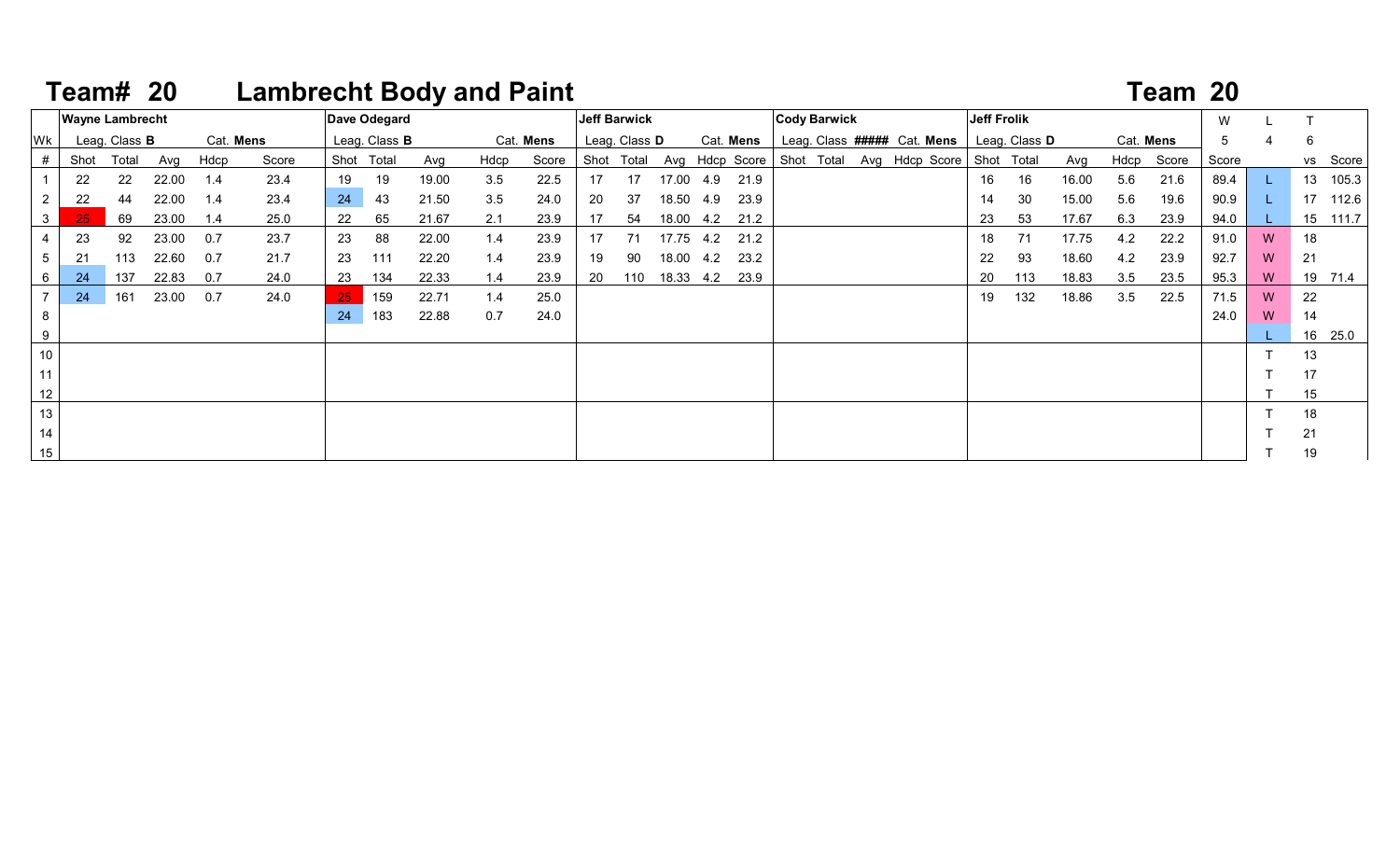## **21 51 Auto Body Team #21 Team#**

|    | Jim Platta |                      |       |           |       |        | Joe Kostyn           |       |      |           | <b>Corbin Kostyn</b> |               |           |                                                                | <b>Ben Kostyn</b> |    |           |                |                 | Kinzie Byandl        |       |     |            | W     |   |    |          |
|----|------------|----------------------|-------|-----------|-------|--------|----------------------|-------|------|-----------|----------------------|---------------|-----------|----------------------------------------------------------------|-------------------|----|-----------|----------------|-----------------|----------------------|-------|-----|------------|-------|---|----|----------|
| Wk |            | Leag. Class <b>C</b> |       | Cat. Mens |       |        | Leag. Class <b>B</b> |       |      | Cat. Mens |                      | Leag. Class A |           | Cat. Mens                                                      | Leag. Class D     |    |           | Cat. Mens      |                 | Leag. Class <b>B</b> |       |     | Cat. Ladys | 3     |   | 8  |          |
| #  | Shot       | Total                | Avg   | Hdcp      | Score |        | Shot Total           | Avg   | Hdcp | Score     |                      |               |           | Shot Total Avg Hdcp Score Shot Total Avg Hdcp Score Shot Total |                   |    |           |                |                 |                      | Avg   |     | Hdcp Score | Score |   |    | vs Score |
|    | 20         | 20                   | 20.00 | 2.8       | 22.8  | $25 -$ | 25                   | 25.00 |      | 25.0      | $25 -$               | 25            | 25.00     | 25.0                                                           | 16                | 16 |           | 16.00 5.6 21.6 | 25 <sub>1</sub> | 25                   | 25.00 |     | 25.0       | 119.4 | W |    | 15 113.4 |
|    | 22         | 42                   | 21.00 | 2.8       | 23.9  | 22     | 47                   | 23.50 |      | 22.0      | 21                   | 46            | 23.00     | 21.0                                                           | 17                | 33 | 16.50 5.6 | 22.6           | 22              | 47                   | 23.50 |     | 22.0       | 111.5 | W |    | 14 107.1 |
|    | 19         | 61                   | 20.33 | 2.1       | 21.1  |        |                      |       |      |           | 23                   | 69            | 23.00 0.7 | 23.7                                                           |                   |    |           |                | 21              | 68                   | 22.67 | 0.7 | 21.7       | 66.5  | W |    | 18 24.0  |
|    | 20         | 81                   | 20.25 | 2.8       | 22.8  |        |                      |       |      |           |                      |               |           |                                                                |                   |    |           |                |                 |                      |       |     |            | 22.8  |   |    | 16 115.7 |
|    |            |                      |       |           |       |        |                      |       |      |           |                      |               |           |                                                                |                   |    |           |                |                 |                      |       |     |            |       |   |    | 20 92.7  |
| 6  |            |                      |       |           |       |        |                      |       |      |           |                      |               |           |                                                                |                   |    |           |                |                 |                      |       |     |            |       |   |    | 13 66.0  |
|    |            |                      |       |           |       |        |                      |       |      |           |                      |               |           |                                                                |                   |    |           |                |                 |                      |       |     |            |       |   | 19 |          |
|    |            |                      |       |           |       |        |                      |       |      |           |                      |               |           |                                                                |                   |    |           |                |                 |                      |       |     |            |       |   |    | 17 24.0  |
|    |            |                      |       |           |       |        |                      |       |      |           |                      |               |           |                                                                |                   |    |           |                |                 |                      |       |     |            |       |   | 22 |          |
| 10 |            |                      |       |           |       |        |                      |       |      |           |                      |               |           |                                                                |                   |    |           |                |                 |                      |       |     |            |       |   | 15 |          |
| 11 |            |                      |       |           |       |        |                      |       |      |           |                      |               |           |                                                                |                   |    |           |                |                 |                      |       |     |            |       |   | 14 |          |
| 12 |            |                      |       |           |       |        |                      |       |      |           |                      |               |           |                                                                |                   |    |           |                |                 |                      |       |     |            |       |   | 18 |          |
| 13 |            |                      |       |           |       |        |                      |       |      |           |                      |               |           |                                                                |                   |    |           |                |                 |                      |       |     |            |       |   | 16 |          |
| 14 |            |                      |       |           |       |        |                      |       |      |           |                      |               |           |                                                                |                   |    |           |                |                 |                      |       |     |            |       |   | 20 |          |
| 15 |            |                      |       |           |       |        |                      |       |      |           |                      |               |           |                                                                |                   |    |           |                |                 |                      |       |     |            |       |   | 13 |          |